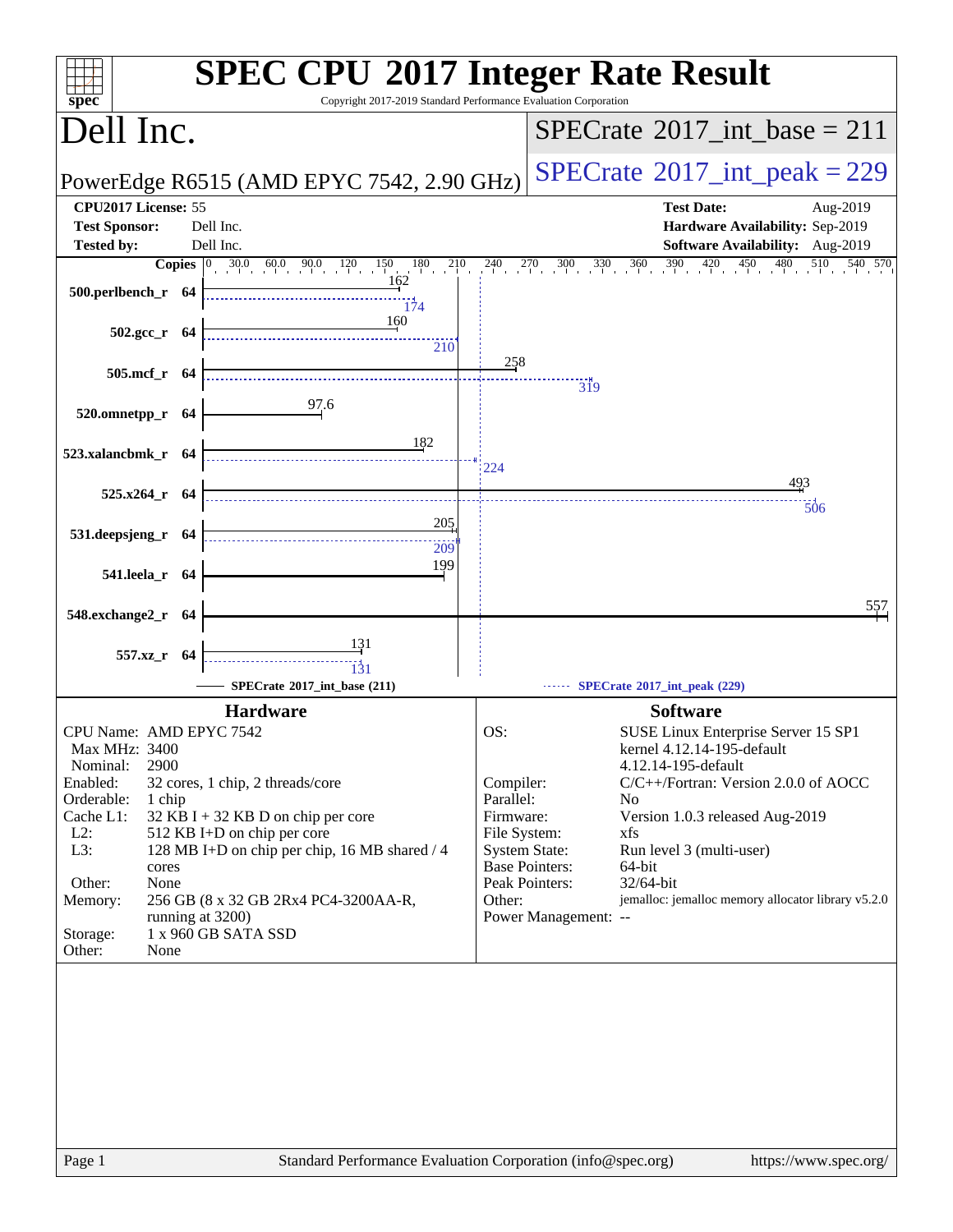### **[spec](http://www.spec.org/) [SPEC CPU](http://www.spec.org/auto/cpu2017/Docs/result-fields.html#SPECCPU2017IntegerRateResult)[2017 Integer Rate Result](http://www.spec.org/auto/cpu2017/Docs/result-fields.html#SPECCPU2017IntegerRateResult)** Copyright 2017-2019 Standard Performance Evaluation Corporation

## Dell Inc.

### $SPECTate$ <sup>®</sup>[2017\\_int\\_base =](http://www.spec.org/auto/cpu2017/Docs/result-fields.html#SPECrate2017intbase) 211

PowerEdge R6515 (AMD EPYC 7542, 2.90 GHz)  $SPECrate^{\circ}2017\_int\_peak = 229$  $SPECrate^{\circ}2017\_int\_peak = 229$ 

**[CPU2017 License:](http://www.spec.org/auto/cpu2017/Docs/result-fields.html#CPU2017License)** 55 **[Test Date:](http://www.spec.org/auto/cpu2017/Docs/result-fields.html#TestDate)** Aug-2019 **[Test Sponsor:](http://www.spec.org/auto/cpu2017/Docs/result-fields.html#TestSponsor)** Dell Inc. **[Hardware Availability:](http://www.spec.org/auto/cpu2017/Docs/result-fields.html#HardwareAvailability)** Sep-2019 **[Tested by:](http://www.spec.org/auto/cpu2017/Docs/result-fields.html#Testedby)** Dell Inc. **[Software Availability:](http://www.spec.org/auto/cpu2017/Docs/result-fields.html#SoftwareAvailability)** Aug-2019

### **[Results Table](http://www.spec.org/auto/cpu2017/Docs/result-fields.html#ResultsTable)**

|                                                | <b>Base</b>   |                |       |                |            |                |       | <b>Peak</b>   |                |              |                |              |                |              |
|------------------------------------------------|---------------|----------------|-------|----------------|------------|----------------|-------|---------------|----------------|--------------|----------------|--------------|----------------|--------------|
| <b>Benchmark</b>                               | <b>Copies</b> | <b>Seconds</b> | Ratio | <b>Seconds</b> | Ratio      | <b>Seconds</b> | Ratio | <b>Copies</b> | <b>Seconds</b> | <b>Ratio</b> | <b>Seconds</b> | <b>Ratio</b> | <b>Seconds</b> | <b>Ratio</b> |
| 500.perlbench_r                                | 64            | 629            | 162   | <u>630</u>     | 162        |                |       | 64            | 584            | <u>174</u>   | 583            | 175          |                |              |
| 502.gcc_r                                      | 64            | 566            | 160   | 566            | 160        |                |       | 64            | 432            | <b>210</b>   | 431            | 210          |                |              |
| $505$ .mcf r                                   | 64            | 400            | 259   | 401            | 258        |                |       | 64            | 322            | 321          | 324            | 319          |                |              |
| 520.omnetpp_r                                  | 64            | 861            | 97.6  | 859            | 97.7       |                |       | 64            | 861            | 97.6         | 859            | 97.7         |                |              |
| 523.xalancbmk r                                | 64            | 371            | 182   | 371            | 182        |                |       | 64            | 300            | 225          | 301            | 224          |                |              |
| 525.x264 r                                     | 64            | 226            | 496   | 227            | 493        |                |       | 64            | 222            | 506          | 221            | 506          |                |              |
| 531.deepsjeng_r                                | 64            | 357            | 205   | 351            | 209        |                |       | 64            | 347            | 212          | <u>351</u>     | 209          |                |              |
| 541.leela r                                    | 64            | 532            | 199   | 532            | <u>199</u> |                |       | 64            | 532            | 199          | 532            | <u>199</u>   |                |              |
| 548.exchange2_r                                | 64            | 296            | 566   | <b>301</b>     | 557        |                |       | 64            | 296            | 566          | 301            | 557          |                |              |
| 557.xz                                         | 64            | 529            | 131   | 529            | 131        |                |       | 64            | 529            | 131          | 529            | <u>131</u>   |                |              |
| $SPECrate^{\circ}2017$ int base =              |               |                | 211   |                |            |                |       |               |                |              |                |              |                |              |
| $CDFC_{\text{mod}} \otimes 2017$ intervals $=$ |               |                | 220   |                |            |                |       |               |                |              |                |              |                |              |

**[SPECrate](http://www.spec.org/auto/cpu2017/Docs/result-fields.html#SPECrate2017intpeak)[2017\\_int\\_peak =](http://www.spec.org/auto/cpu2017/Docs/result-fields.html#SPECrate2017intpeak) 229**

Results appear in the [order in which they were run.](http://www.spec.org/auto/cpu2017/Docs/result-fields.html#RunOrder) Bold underlined text [indicates a median measurement.](http://www.spec.org/auto/cpu2017/Docs/result-fields.html#Median)

### **[Compiler Notes](http://www.spec.org/auto/cpu2017/Docs/result-fields.html#CompilerNotes)**

The AMD64 AOCC Compiler Suite is available at <http://developer.amd.com/amd-aocc/>

### **[Submit Notes](http://www.spec.org/auto/cpu2017/Docs/result-fields.html#SubmitNotes)**

The config file option 'submit' was used. 'numactl' was used to bind copies to the cores. See the configuration file for details.

### **[Operating System Notes](http://www.spec.org/auto/cpu2017/Docs/result-fields.html#OperatingSystemNotes)**

'ulimit -s unlimited' was used to set environment stack size 'ulimit -l 2097152' was used to set environment locked pages in memory limit

runcpu command invoked through numactl i.e.: numactl --interleave=all runcpu <etc>

Set dirty\_ratio=8 to limit dirty cache to 8% of memory Set swappiness=1 to swap only if necessary Set zone\_reclaim\_mode=1 to free local node memory and avoid remote memory sync then drop\_caches=3 to reset caches before invoking runcpu

dirty\_ratio, swappiness, zone\_reclaim\_mode and drop\_caches were all set using privileged echo (e.g. echo 1 > /proc/sys/vm/swappiness).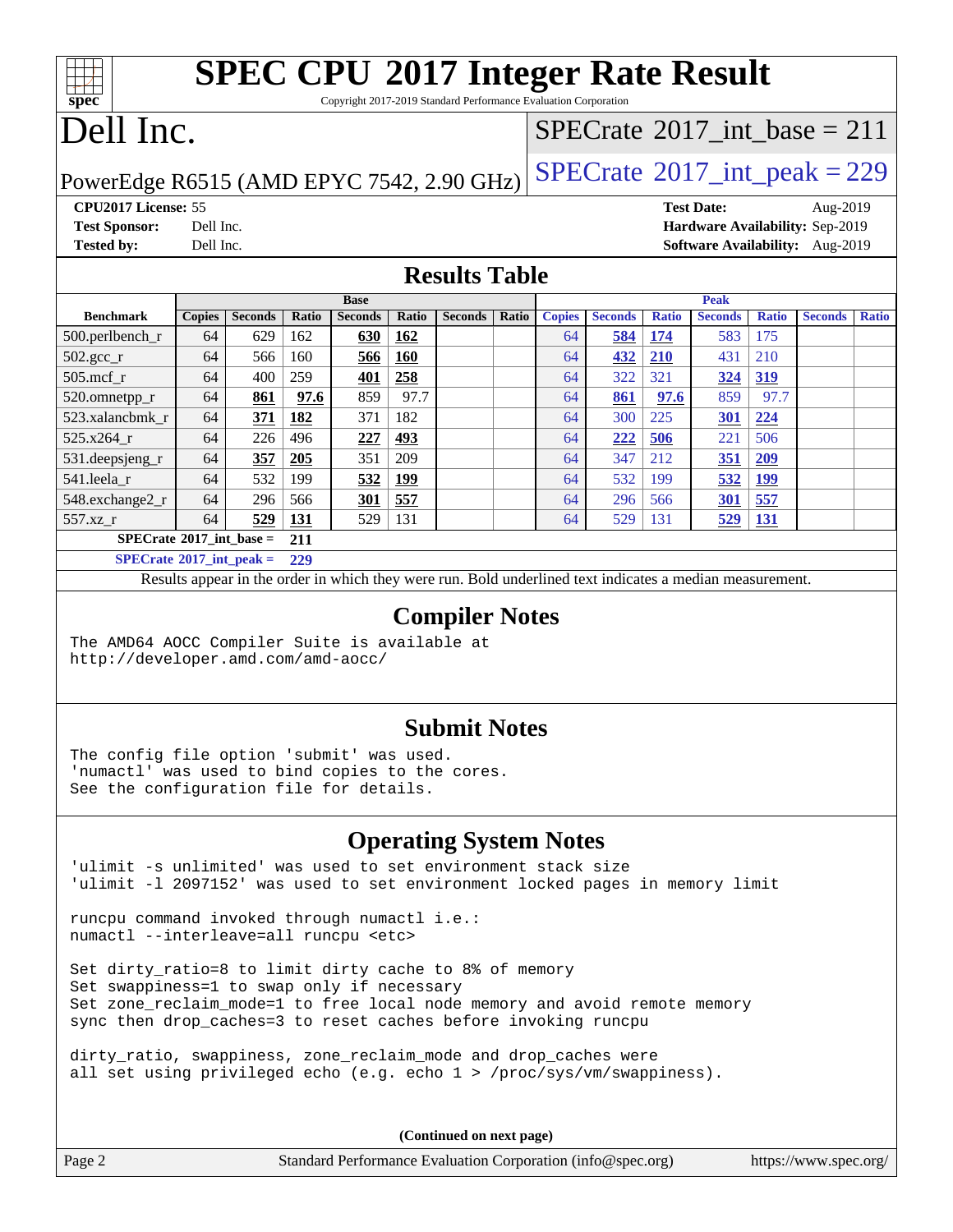

## **[SPEC CPU](http://www.spec.org/auto/cpu2017/Docs/result-fields.html#SPECCPU2017IntegerRateResult)[2017 Integer Rate Result](http://www.spec.org/auto/cpu2017/Docs/result-fields.html#SPECCPU2017IntegerRateResult)**

Copyright 2017-2019 Standard Performance Evaluation Corporation

## Dell Inc.

 $SPECrate$ <sup>®</sup> $2017$ \_int\_base = 211

PowerEdge R6515 (AMD EPYC 7542, 2.90 GHz)  $SPECrate^{\circ}2017\_int\_peak = 229$  $SPECrate^{\circ}2017\_int\_peak = 229$ 

**[CPU2017 License:](http://www.spec.org/auto/cpu2017/Docs/result-fields.html#CPU2017License)** 55 **[Test Date:](http://www.spec.org/auto/cpu2017/Docs/result-fields.html#TestDate)** Aug-2019 **[Test Sponsor:](http://www.spec.org/auto/cpu2017/Docs/result-fields.html#TestSponsor)** Dell Inc. **[Hardware Availability:](http://www.spec.org/auto/cpu2017/Docs/result-fields.html#HardwareAvailability)** Sep-2019 **[Tested by:](http://www.spec.org/auto/cpu2017/Docs/result-fields.html#Testedby)** Dell Inc. **[Software Availability:](http://www.spec.org/auto/cpu2017/Docs/result-fields.html#SoftwareAvailability)** Aug-2019

### **[Operating System Notes \(Continued\)](http://www.spec.org/auto/cpu2017/Docs/result-fields.html#OperatingSystemNotes)**

Transparent huge pages set to 'always' for this run (OS default)

### **[General Notes](http://www.spec.org/auto/cpu2017/Docs/result-fields.html#GeneralNotes)**

Environment variables set by runcpu before the start of the run: LD\_LIBRARY\_PATH = "/root/cpu2017-1.0.5/amd\_rate\_aocc200\_rome\_B\_lib/64;  $/root/cpu2017-1.0.5/amd rate aocc200$  rome B lib/32" MALLOC\_CONF = "retain:true"

Binaries were compiled on a system with 2x AMD EPYC 7601 CPU + 512GB Memory using Fedora 26

NA: The test sponsor attests, as of date of publication, that CVE-2017-5754 (Meltdown) is mitigated in the system as tested and documented. Yes: The test sponsor attests, as of date of publication, that CVE-2017-5753 (Spectre variant 1) is mitigated in the system as tested and documented. Yes: The test sponsor attests, as of date of publication, that CVE-2017-5715 (Spectre variant 2) is mitigated in the system as tested and documented.

jemalloc: configured and built with GCC v9.1.0 in Ubuntu 19.04 with -O3 -znver2 -flto jemalloc 5.2.0 is available here: <https://github.com/jemalloc/jemalloc/releases/download/5.2.0/jemalloc-5.2.0.tar.bz2>

### **[Platform Notes](http://www.spec.org/auto/cpu2017/Docs/result-fields.html#PlatformNotes)**

BIOS settings: NUMA Nodes Per Socket set to 4 CCX as NUMA Domain set to Enabled System Profile set to Custom CPU Power Management set to Maximum Performance Memory Frequency set to Maximum Performance Turbo Boost Enabled C states set to Enabled Memory Patrol Scrub Disabled Memory Refresh Rate set to 1x PCI ASPM L1 Link Power Management Disabled Determinism Slider set to Power Determinism Efficiency Optimized Mode Disabled Sysinfo program /root/cpu2017-1.0.5/bin/sysinfo Rev: r5974 of 2018-05-19 9bcde8f2999c33d61f64985e45859ea9 running on linux-g3ob Sun Aug 25 14:17:15 2019

 SUT (System Under Test) info as seen by some common utilities. For more information on this section, see <https://www.spec.org/cpu2017/Docs/config.html#sysinfo>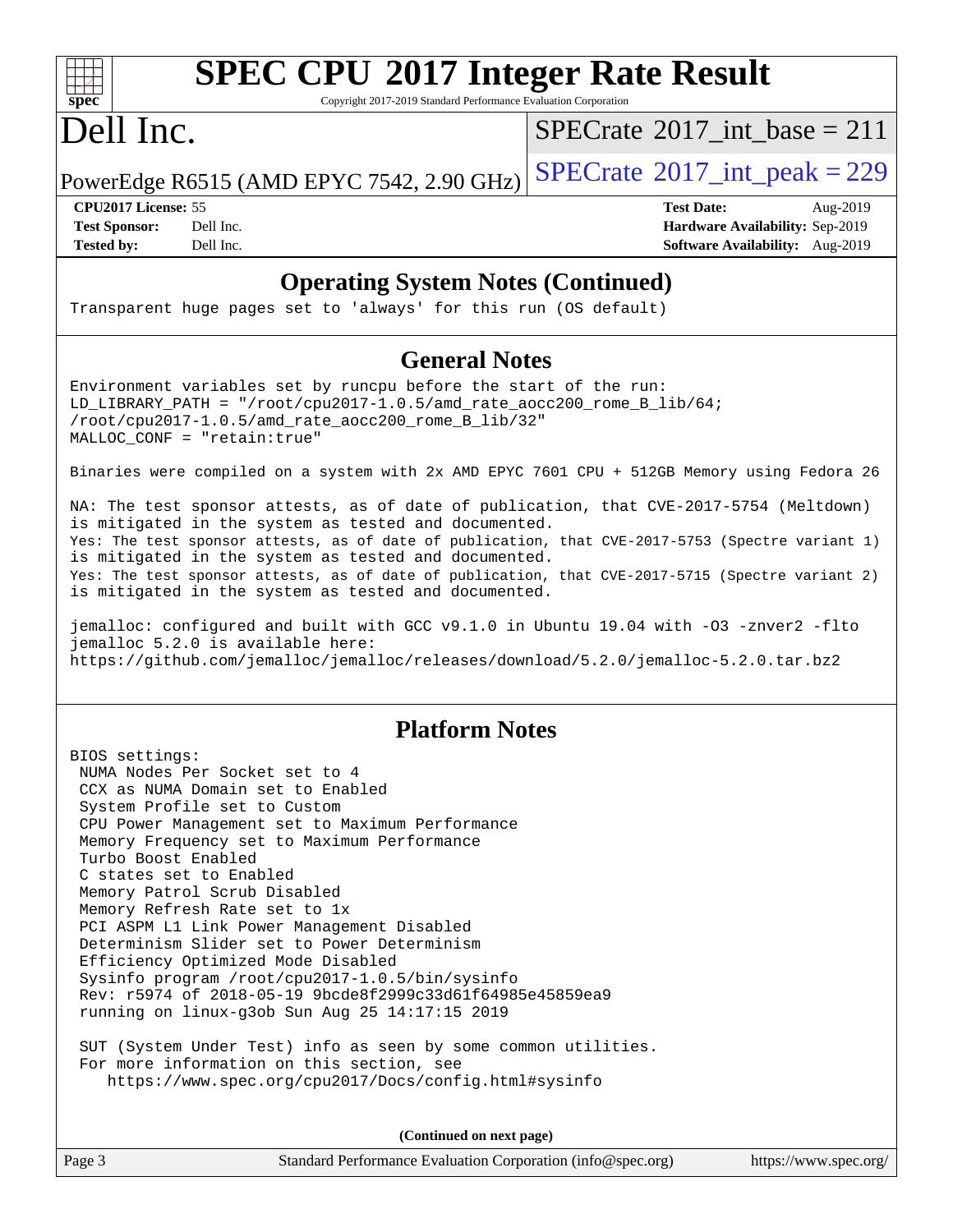| spec <sup>®</sup>                                                                                                                                                                                                                                                                                                                                                                                                                                                                                                                                                                           | Copyright 2017-2019 Standard Performance Evaluation Corporation                                                                                                                                                                                                                                                                                                                                                                | <b>SPEC CPU®2017 Integer Rate Result</b>                                                                                                                                                                                                                                                                                                                                                                            |
|---------------------------------------------------------------------------------------------------------------------------------------------------------------------------------------------------------------------------------------------------------------------------------------------------------------------------------------------------------------------------------------------------------------------------------------------------------------------------------------------------------------------------------------------------------------------------------------------|--------------------------------------------------------------------------------------------------------------------------------------------------------------------------------------------------------------------------------------------------------------------------------------------------------------------------------------------------------------------------------------------------------------------------------|---------------------------------------------------------------------------------------------------------------------------------------------------------------------------------------------------------------------------------------------------------------------------------------------------------------------------------------------------------------------------------------------------------------------|
| Dell Inc.                                                                                                                                                                                                                                                                                                                                                                                                                                                                                                                                                                                   |                                                                                                                                                                                                                                                                                                                                                                                                                                | $SPECrate^{\circledast}2017$ int base = 211                                                                                                                                                                                                                                                                                                                                                                         |
| PowerEdge R6515 (AMD EPYC 7542, 2.90 GHz)                                                                                                                                                                                                                                                                                                                                                                                                                                                                                                                                                   |                                                                                                                                                                                                                                                                                                                                                                                                                                | $SPECTate$ <sup>®</sup> 2017_int_peak = 229                                                                                                                                                                                                                                                                                                                                                                         |
| CPU2017 License: 55                                                                                                                                                                                                                                                                                                                                                                                                                                                                                                                                                                         |                                                                                                                                                                                                                                                                                                                                                                                                                                | <b>Test Date:</b><br>Aug-2019                                                                                                                                                                                                                                                                                                                                                                                       |
| <b>Test Sponsor:</b><br>Dell Inc.                                                                                                                                                                                                                                                                                                                                                                                                                                                                                                                                                           |                                                                                                                                                                                                                                                                                                                                                                                                                                | Hardware Availability: Sep-2019                                                                                                                                                                                                                                                                                                                                                                                     |
| <b>Tested by:</b><br>Dell Inc.                                                                                                                                                                                                                                                                                                                                                                                                                                                                                                                                                              |                                                                                                                                                                                                                                                                                                                                                                                                                                | Software Availability: Aug-2019                                                                                                                                                                                                                                                                                                                                                                                     |
|                                                                                                                                                                                                                                                                                                                                                                                                                                                                                                                                                                                             | <b>Platform Notes (Continued)</b>                                                                                                                                                                                                                                                                                                                                                                                              |                                                                                                                                                                                                                                                                                                                                                                                                                     |
| From /proc/cpuinfo<br>model name: AMD EPYC 7542 32-Core Processor<br>"physical id"s (chips)<br>$\mathbf{1}$<br>64 "processors"<br>cpu cores : 32<br>siblings : 64<br>25 26 27 28 29 30 31                                                                                                                                                                                                                                                                                                                                                                                                   |                                                                                                                                                                                                                                                                                                                                                                                                                                | cores, siblings (Caution: counting these is hw and system dependent. The following<br>excerpts from /proc/cpuinfo might not be reliable. Use with caution.)<br>physical 0: cores 0 1 2 3 4 5 6 7 8 9 10 11 12 13 14 15 16 17 18 19 20 21 22 23 24                                                                                                                                                                   |
| From 1scpu:<br>Architecture:<br>$CPU$ op-mode( $s$ ):<br>Byte Order:<br>Address sizes:<br>CPU(s):<br>On-line CPU(s) list: $0-63$<br>Thread(s) per core:<br>Core(s) per socket:<br>Socket(s):<br>NUMA node(s):<br>Vendor ID:<br>CPU family:<br>Model:<br>Model name:<br>Stepping:<br>CPU MHz:<br>BogoMIPS:<br>Virtualization:<br>L1d cache:<br>Lli cache:<br>$L2$ cache:<br>L3 cache:<br>NUMA node0 CPU(s):<br>NUMA node1 CPU(s):<br>NUMA $node2$ $CPU(s)$ :<br>NUMA node3 CPU(s):<br>NUMA $node4$ $CPU(s):$<br>NUMA $node5$ $CPU(s):$<br>NUMA node6 CPU(s):<br>NUMA node7 CPU(s):<br>Flags: | x86 64<br>$32$ -bit, $64$ -bit<br>Little Endian<br>43 bits physical, 48 bits virtual<br>64<br>2<br>32<br>1<br>8<br>AuthenticAMD<br>23<br>49<br>AMD EPYC 7542 32-Core Processor<br>0<br>2894.750<br>5789.50<br>AMD-V<br>32K<br>32K<br>512K<br>16384K<br>$0 - 3, 32 - 35$<br>$4 - 7, 36 - 39$<br>$8 - 11, 40 - 43$<br>$12 - 15, 44 - 47$<br>$16 - 19, 48 - 51$<br>$20 - 23, 52 - 55$<br>$24 - 27, 56 - 59$<br>$28 - 31, 60 - 63$ | fpu vme de pse tsc msr pae mce cx8 apic sep mtrr pge mca cmov<br>pat pse36 clflush mmx fxsr sse sse2 ht syscall nx mmxext fxsr_opt pdpe1gb rdtscp lm<br>constant_tsc rep_good nopl xtopology nonstop_tsc cpuid extd_apicid aperfmperf pni<br>pclmulqdq monitor ssse3 fma cx16 sse4_1 sse4_2 movbe popcnt aes xsave avx f16c<br>rdrand lahf_lm cmp_legacy svm extapic cr8_legacy abm sse4a misalignsse 3dnowprefetch |
|                                                                                                                                                                                                                                                                                                                                                                                                                                                                                                                                                                                             | (Continued on next page)                                                                                                                                                                                                                                                                                                                                                                                                       |                                                                                                                                                                                                                                                                                                                                                                                                                     |
| Page 4                                                                                                                                                                                                                                                                                                                                                                                                                                                                                                                                                                                      | Standard Performance Evaluation Corporation (info@spec.org)                                                                                                                                                                                                                                                                                                                                                                    | https://www.spec.org/                                                                                                                                                                                                                                                                                                                                                                                               |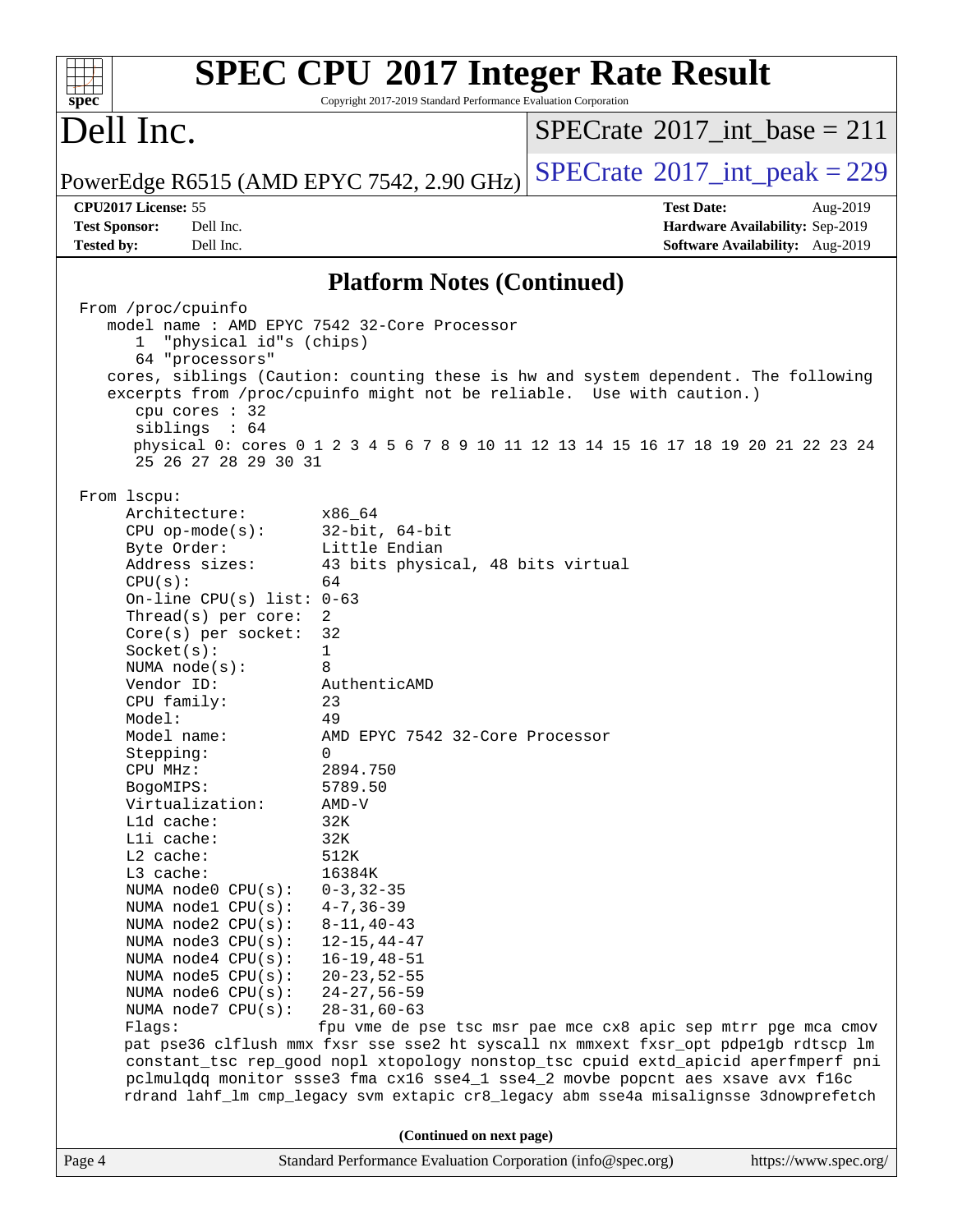| $Spec^*$             | <b>SPEC CPU®2017 Integer Rate Result</b><br>Copyright 2017-2019 Standard Performance Evaluation Corporation |                                           |  |                   |                                             |  |  |  |
|----------------------|-------------------------------------------------------------------------------------------------------------|-------------------------------------------|--|-------------------|---------------------------------------------|--|--|--|
| Dell Inc.            |                                                                                                             |                                           |  |                   | $SPECrate^{\circledast}2017$ int base = 211 |  |  |  |
|                      |                                                                                                             | PowerEdge R6515 (AMD EPYC 7542, 2.90 GHz) |  |                   | $SPECrate^{\circ}2017\_int\_peak = 229$     |  |  |  |
| CPU2017 License: 55  |                                                                                                             |                                           |  | <b>Test Date:</b> | Aug-2019                                    |  |  |  |
| <b>Test Sponsor:</b> | Dell Inc.                                                                                                   |                                           |  |                   | Hardware Availability: Sep-2019             |  |  |  |
| <b>Tested by:</b>    | Dell Inc.                                                                                                   |                                           |  |                   | Software Availability: Aug-2019             |  |  |  |
|                      |                                                                                                             |                                           |  |                   |                                             |  |  |  |

### **[Platform Notes \(Continued\)](http://www.spec.org/auto/cpu2017/Docs/result-fields.html#PlatformNotes)**

 osvw ibs skinit wdt tce topoext perfctr\_core perfctr\_nb bpext perfctr\_l2 mwaitx cpb cat\_l3 cdp\_l3 hw\_pstate sme ssbd sev ibrs ibpb stibp vmmcall fsgsbase bmi1 avx2 smep bmi2 cqm rdt\_a rdseed adx smap clflushopt clwb sha\_ni xsaveopt xsavec xgetbv1 xsaves cqm\_llc cqm\_occup\_llc cqm\_mbm\_total cqm\_mbm\_local clzero irperf xsaveerptr arat npt lbrv svm\_lock nrip\_save tsc\_scale vmcb\_clean flushbyasid decodeassists pausefilter pfthreshold avic v\_vmsave\_vmload vgif umip rdpid overflow\_recov succor smca

 /proc/cpuinfo cache data cache size : 512 KB

 From numactl --hardware WARNING: a numactl 'node' might or might not correspond to a physical chip. available: 8 nodes (0-7)

| node 0 cpus: 0 1 2 3 32 33 34 35     |                |    |                                 |                 |          |    |    |                 |                       |      |
|--------------------------------------|----------------|----|---------------------------------|-----------------|----------|----|----|-----------------|-----------------------|------|
| node 0                               |                |    | size: 31691                     |                 | MB       |    |    |                 |                       |      |
| node 0                               |                |    | free: 31546 MB                  |                 |          |    |    |                 |                       |      |
| node 1 cpus: 4 5 6 7 36 37 38 39     |                |    |                                 |                 |          |    |    |                 |                       |      |
| node 1                               |                |    | size: 32253                     |                 | MB       |    |    |                 |                       |      |
| node 1                               |                |    | free: 32162                     |                 | MB       |    |    |                 |                       |      |
| node                                 |                |    | $2$ cpus:                       |                 |          |    |    |                 | 8 9 10 11 40 41 42 43 |      |
| node                                 | $\overline{a}$ |    | size:                           | 32254           | MB       |    |    |                 |                       |      |
| node                                 |                |    | 2 free:                         | 32159           | MB       |    |    |                 |                       |      |
| node                                 |                |    | $3$ cpus:                       | 12 13           |          |    |    |                 | 14 15 44 45 46 47     |      |
| node                                 |                |    | 3 size:                         | 32253           | $\rm MB$ |    |    |                 |                       |      |
| node 3 free:                         |                |    |                                 | 32143           | $\rm MB$ |    |    |                 |                       |      |
| node 4 cpus:                         |                |    |                                 | 16 17           | 18       |    |    |                 | 19 48 49 50 51        |      |
| node 4 size:                         |                |    |                                 | 32254           | $\rm MB$ |    |    |                 |                       |      |
| node 4 free: 32099                   |                |    |                                 |                 | $\rm MB$ |    |    |                 |                       |      |
| node 5 cpus: 20 21 22 23 52 53 54 55 |                |    |                                 |                 |          |    |    |                 |                       |      |
| node 5 size: 32253                   |                |    |                                 |                 | $\rm MB$ |    |    |                 |                       |      |
| node 5 free: 32132                   |                |    |                                 |                 | MB       |    |    |                 |                       |      |
| node                                 |                |    | 6 cpus: 24 25 26 27 56 57 58 59 |                 |          |    |    |                 |                       |      |
| node                                 |                |    | 6 size: 32224                   |                 | MB       |    |    |                 |                       |      |
| node                                 | 6              |    | free: 32084                     |                 | МB       |    |    |                 |                       |      |
| node                                 | 7              |    | cpus: 28 29                     |                 |          |    |    |                 | 30 31 60 61 62 63     |      |
| node 7                               |                |    | size: 32240                     |                 | MB       |    |    |                 |                       |      |
| node 7                               |                |    | free: 32138                     |                 | MB       |    |    |                 |                       |      |
| node distances:                      |                |    |                                 |                 |          |    |    |                 |                       |      |
| node                                 |                | 0  | 1                               | 2               | 3        |    | 4  | 5               | 6                     | 7    |
| 0:                                   |                | 10 | 11                              | 12              | 12       |    | 12 | 12              | 12                    | 12   |
| 1:                                   |                | 11 | 10                              | 12              | 12       |    | 12 | 12              | 12 <sub>2</sub>       | 12   |
| 2:                                   |                | 12 | 12                              | 10 <sub>1</sub> | 11       |    | 12 | 12 <sub>2</sub> | 12                    | 12   |
| 3:                                   |                | 12 | 12                              | 11              | 10       |    | 12 | 12              | 12                    | 12   |
| 4:                                   |                | 12 | 12                              | 12              | 12       |    | 10 | 11              | 12                    | 12   |
| 5:                                   |                | 12 | 12                              | 12              | 12       |    | 11 | 10              | 12                    | $12$ |
| 6:                                   |                | 12 | 12                              | 12 <sub>2</sub> | 12       |    | 12 | 12              | 10                    | 11   |
| 7:                                   |                | 12 | 12                              | 12              | 12       | 12 |    | 12              | 11                    | 10   |
|                                      |                |    |                                 |                 |          |    |    |                 |                       |      |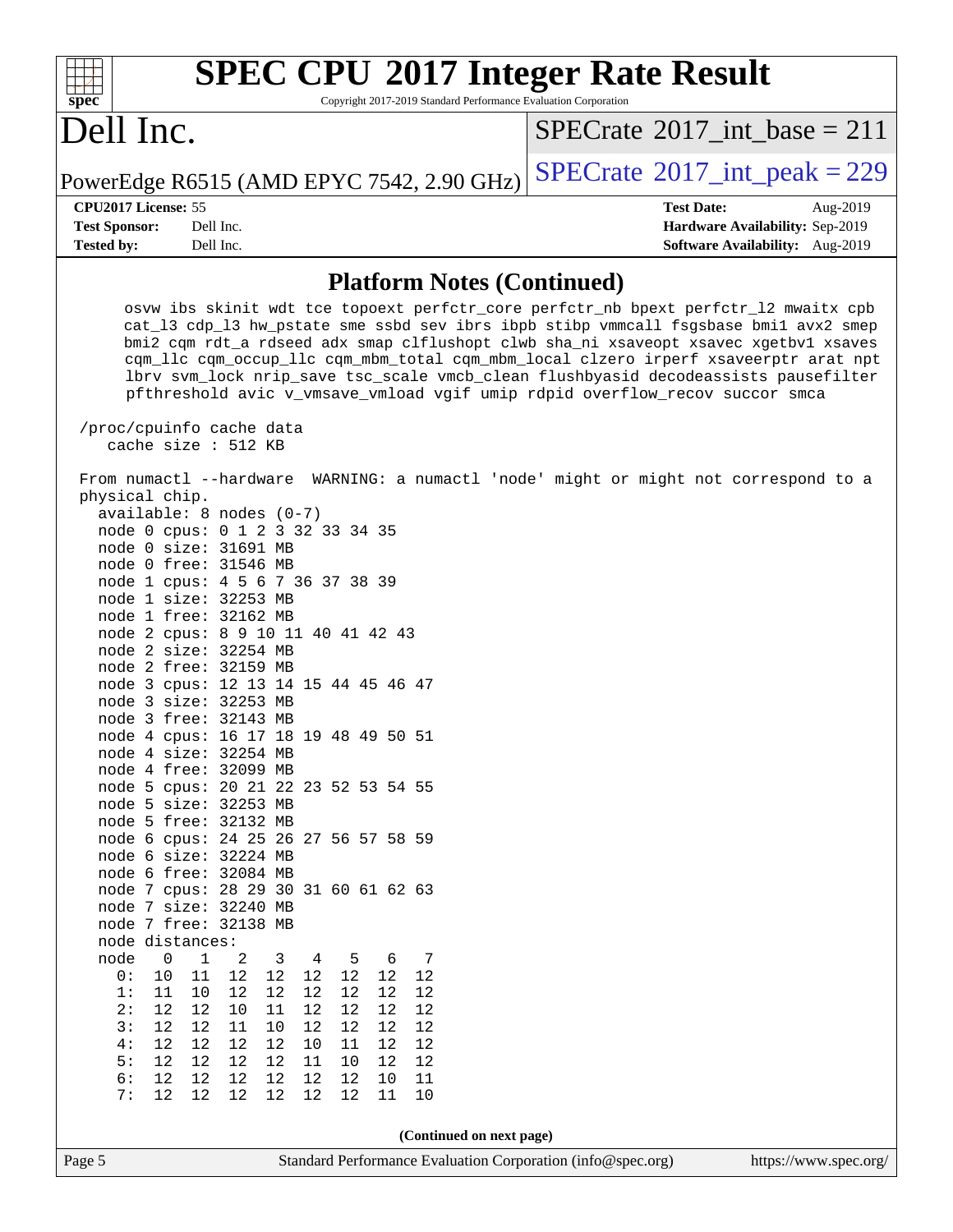| <b>SPEC CPU®2017 Integer Rate Result</b><br>Copyright 2017-2019 Standard Performance Evaluation Corporation<br>spec <sup>®</sup>                                                                                                                                                                                                                                                                                                                                                                                                                                                                                                                                                                                                                                                                                                                                                                                                                                                                                                                                                                                                                                                                                                                                                                                                                                                                                                                                                                                                                      |                                                                                                     |
|-------------------------------------------------------------------------------------------------------------------------------------------------------------------------------------------------------------------------------------------------------------------------------------------------------------------------------------------------------------------------------------------------------------------------------------------------------------------------------------------------------------------------------------------------------------------------------------------------------------------------------------------------------------------------------------------------------------------------------------------------------------------------------------------------------------------------------------------------------------------------------------------------------------------------------------------------------------------------------------------------------------------------------------------------------------------------------------------------------------------------------------------------------------------------------------------------------------------------------------------------------------------------------------------------------------------------------------------------------------------------------------------------------------------------------------------------------------------------------------------------------------------------------------------------------|-----------------------------------------------------------------------------------------------------|
| Dell Inc.                                                                                                                                                                                                                                                                                                                                                                                                                                                                                                                                                                                                                                                                                                                                                                                                                                                                                                                                                                                                                                                                                                                                                                                                                                                                                                                                                                                                                                                                                                                                             | $SPECrate^{\circledast}2017$ int base = 211                                                         |
| PowerEdge R6515 (AMD EPYC 7542, 2.90 GHz)                                                                                                                                                                                                                                                                                                                                                                                                                                                                                                                                                                                                                                                                                                                                                                                                                                                                                                                                                                                                                                                                                                                                                                                                                                                                                                                                                                                                                                                                                                             | $SPECTate$ <sup>®</sup> 2017_int_peak = 229                                                         |
| CPU2017 License: 55<br><b>Test Sponsor:</b><br>Dell Inc.<br>Dell Inc.<br><b>Tested by:</b>                                                                                                                                                                                                                                                                                                                                                                                                                                                                                                                                                                                                                                                                                                                                                                                                                                                                                                                                                                                                                                                                                                                                                                                                                                                                                                                                                                                                                                                            | <b>Test Date:</b><br>Aug-2019<br>Hardware Availability: Sep-2019<br>Software Availability: Aug-2019 |
| <b>Platform Notes (Continued)</b>                                                                                                                                                                                                                                                                                                                                                                                                                                                                                                                                                                                                                                                                                                                                                                                                                                                                                                                                                                                                                                                                                                                                                                                                                                                                                                                                                                                                                                                                                                                     |                                                                                                     |
| From /proc/meminfo<br>MemTotal:<br>263606300 kB<br>HugePages_Total:<br>0<br>2048 kB<br>Hugepagesize:<br>From /etc/*release* /etc/*version*<br>os-release:<br>NAME="SLES"<br>VERSION="15-SP1"<br>VERSION ID="15.1"<br>PRETTY_NAME="SUSE Linux Enterprise Server 15 SP1"<br>ID="sles"<br>ID LIKE="suse"<br>$ANSI$ _COLOR="0;32"<br>CPE_NAME="cpe:/o:suse:sles:15:sp1"<br>uname $-a$ :<br>Linux linux-g3ob 4.12.14-195-default #1 SMP Tue May 7 10:55:11 UTC 2019 (8fba516)<br>x86_64 x86_64 x86_64 GNU/Linux<br>Kernel self-reported vulnerability status:<br>CVE-2017-5754 (Meltdown):<br>Not affected<br>CVE-2017-5753 (Spectre variant 1): Mitigation: __user pointer sanitization<br>CVE-2017-5715 (Spectre variant 2): Mitigation: Full AMD retpoline, IBPB: conditional,<br>IBRS_FW, STIBP: conditional, RSB filling<br>run-level 3 Aug 25 10:14 last=5<br>SPEC is set to: $/root/cpu2017-1.0.5$<br>Filesystem<br>Type Size Used Avail Use% Mounted on<br>39G 402G<br>/dev/sda2<br>xfs<br>440G<br>$9\frac{6}{6}$ /<br>Additional information from dmidecode follows. WARNING: Use caution when you interpret<br>this section. The 'dmidecode' program reads system data which is "intended to allow<br>hardware to be accurately determined", but the intent may not be met, as there are<br>frequent changes to hardware, firmware, and the "DMTF SMBIOS" standard.<br>BIOS Dell Inc. 1.0.3 08/23/2019<br>Memory:<br>8x 802C8632802C 36ASF4G72PZ-3G2E2 32 GB 2 rank 3200<br>8x Not Specified Not Specified<br>(End of data from sysinfo program) |                                                                                                     |
|                                                                                                                                                                                                                                                                                                                                                                                                                                                                                                                                                                                                                                                                                                                                                                                                                                                                                                                                                                                                                                                                                                                                                                                                                                                                                                                                                                                                                                                                                                                                                       |                                                                                                     |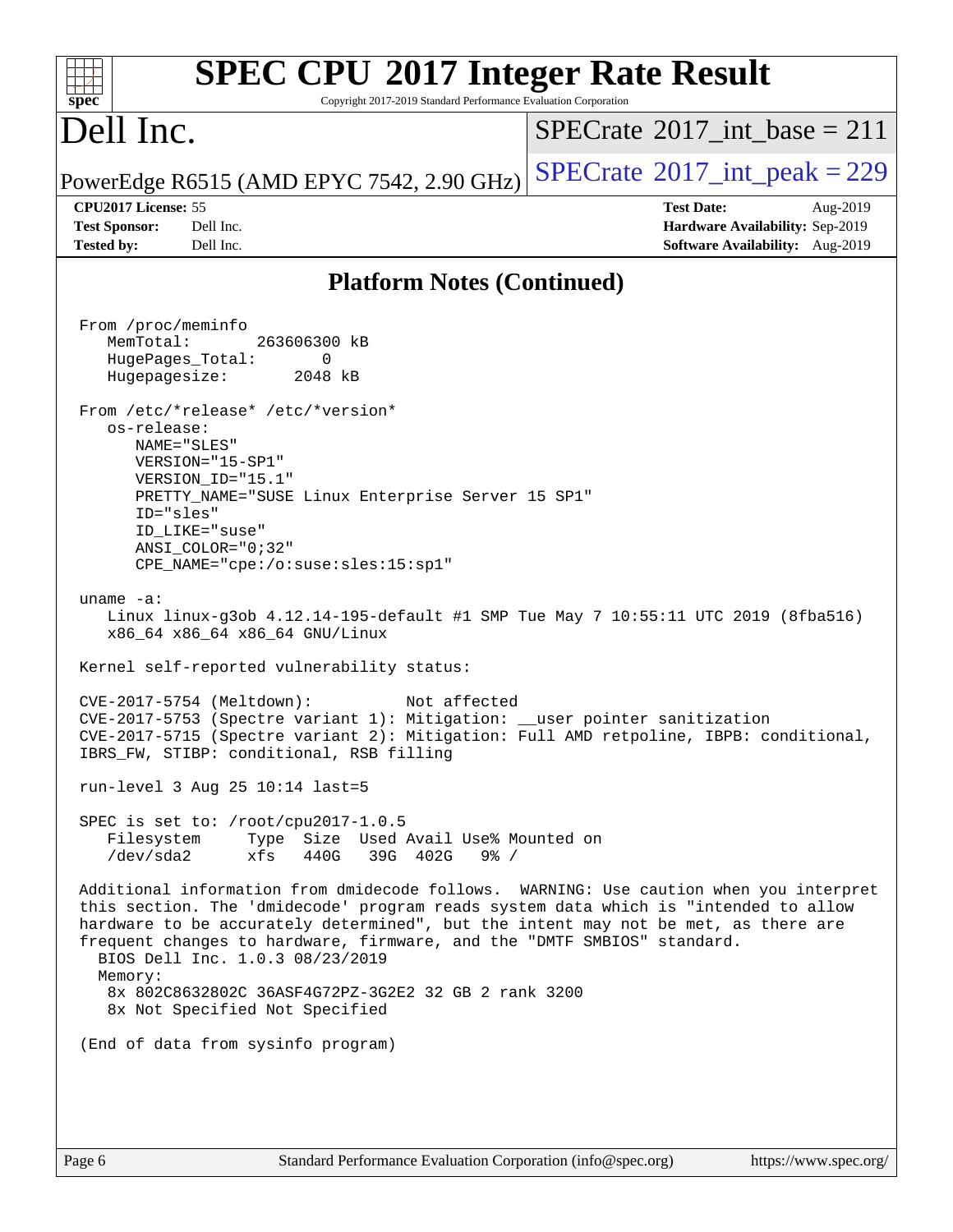| <b>SPEC CPU®2017 Integer Rate Result</b><br>Copyright 2017-2019 Standard Performance Evaluation Corporation<br>$spec^*$                                                                                                                                              |                                                                                                     |  |  |  |  |
|----------------------------------------------------------------------------------------------------------------------------------------------------------------------------------------------------------------------------------------------------------------------|-----------------------------------------------------------------------------------------------------|--|--|--|--|
| Dell Inc.                                                                                                                                                                                                                                                            | $SPECrate^{\circledast}2017$ int base = 211                                                         |  |  |  |  |
| PowerEdge R6515 (AMD EPYC 7542, 2.90 GHz)                                                                                                                                                                                                                            | $SPECrate^{\circ}2017\_int\_peak = 229$                                                             |  |  |  |  |
| CPU2017 License: 55<br><b>Test Sponsor:</b><br>Dell Inc.<br>Dell Inc.<br><b>Tested by:</b>                                                                                                                                                                           | <b>Test Date:</b><br>Aug-2019<br>Hardware Availability: Sep-2019<br>Software Availability: Aug-2019 |  |  |  |  |
| <b>Compiler Version Notes</b>                                                                                                                                                                                                                                        |                                                                                                     |  |  |  |  |
| $502.gcc_r (peak)$<br>C                                                                                                                                                                                                                                              |                                                                                                     |  |  |  |  |
| AOCC.LLVM.2.0.0.B191.2019_07_19 clang version 8.0.0 (CLANG: Jenkins<br>AOCC_2_0_0-Build#191) (based on LLVM AOCC.LLVM.2.0.0.B191.2019_07_19)<br>Target: i386-unknown-linux-gnu<br>Thread model: posix<br>InstalledDir: /sppo/dev/compilers/aocc-compiler-2.0.0/bin   |                                                                                                     |  |  |  |  |
| 500.perlbench_r(base, peak) 502.gcc_r(base) 505.mcf_r(base, peak)<br>C<br>525.x264_r(base, peak) 557.xz_r(base, peak)                                                                                                                                                |                                                                                                     |  |  |  |  |
| AOCC.LLVM.2.0.0.B191.2019_07_19 clang version 8.0.0 (CLANG: Jenkins<br>AOCC_2_0_0-Build#191) (based on LLVM AOCC.LLVM.2.0.0.B191.2019_07_19)<br>Target: x86_64-unknown-linux-gnu<br>Thread model: posix<br>InstalledDir: /sppo/dev/compilers/aocc-compiler-2.0.0/bin |                                                                                                     |  |  |  |  |
| $502.$ gcc_r(peak)<br>C                                                                                                                                                                                                                                              | =============================                                                                       |  |  |  |  |
| AOCC.LLVM.2.0.0.B191.2019_07_19 clang version 8.0.0 (CLANG: Jenkins<br>AOCC_2_0_0-Build#191) (based on LLVM AOCC.LLVM.2.0.0.B191.2019_07_19)<br>Target: i386-unknown-linux-gnu<br>Thread model: posix                                                                |                                                                                                     |  |  |  |  |
| InstalledDir: /sppo/dev/compilers/aocc-compiler-2.0.0/bin                                                                                                                                                                                                            |                                                                                                     |  |  |  |  |
| 500.perlbench_r(base, peak) 502.gcc_r(base) 505.mcf_r(base, peak)<br>C<br>525.x264_r(base, peak) 557.xz_r(base, peak)                                                                                                                                                |                                                                                                     |  |  |  |  |
| AOCC.LLVM.2.0.0.B191.2019_07_19 clang version 8.0.0 (CLANG: Jenkins<br>AOCC_2_0_0-Build#191) (based on LLVM AOCC.LLVM.2.0.0.B191.2019_07_19)<br>Target: x86_64-unknown-linux-gnu<br>Thread model: posix                                                              |                                                                                                     |  |  |  |  |
| InstalledDir: /sppo/dev/compilers/aocc-compiler-2.0.0/bin                                                                                                                                                                                                            |                                                                                                     |  |  |  |  |
| $523.xalanchm k_r (peak)$<br>C++                                                                                                                                                                                                                                     |                                                                                                     |  |  |  |  |
| AOCC.LLVM.2.0.0.B191.2019_07_19 clang version 8.0.0 (CLANG: Jenkins<br>AOCC_2_0_0-Build#191) (based on LLVM AOCC.LLVM.2.0.0.B191.2019_07_19)                                                                                                                         |                                                                                                     |  |  |  |  |
| (Continued on next page)                                                                                                                                                                                                                                             |                                                                                                     |  |  |  |  |
| Page 7<br>Standard Performance Evaluation Corporation (info@spec.org)                                                                                                                                                                                                | https://www.spec.org/                                                                               |  |  |  |  |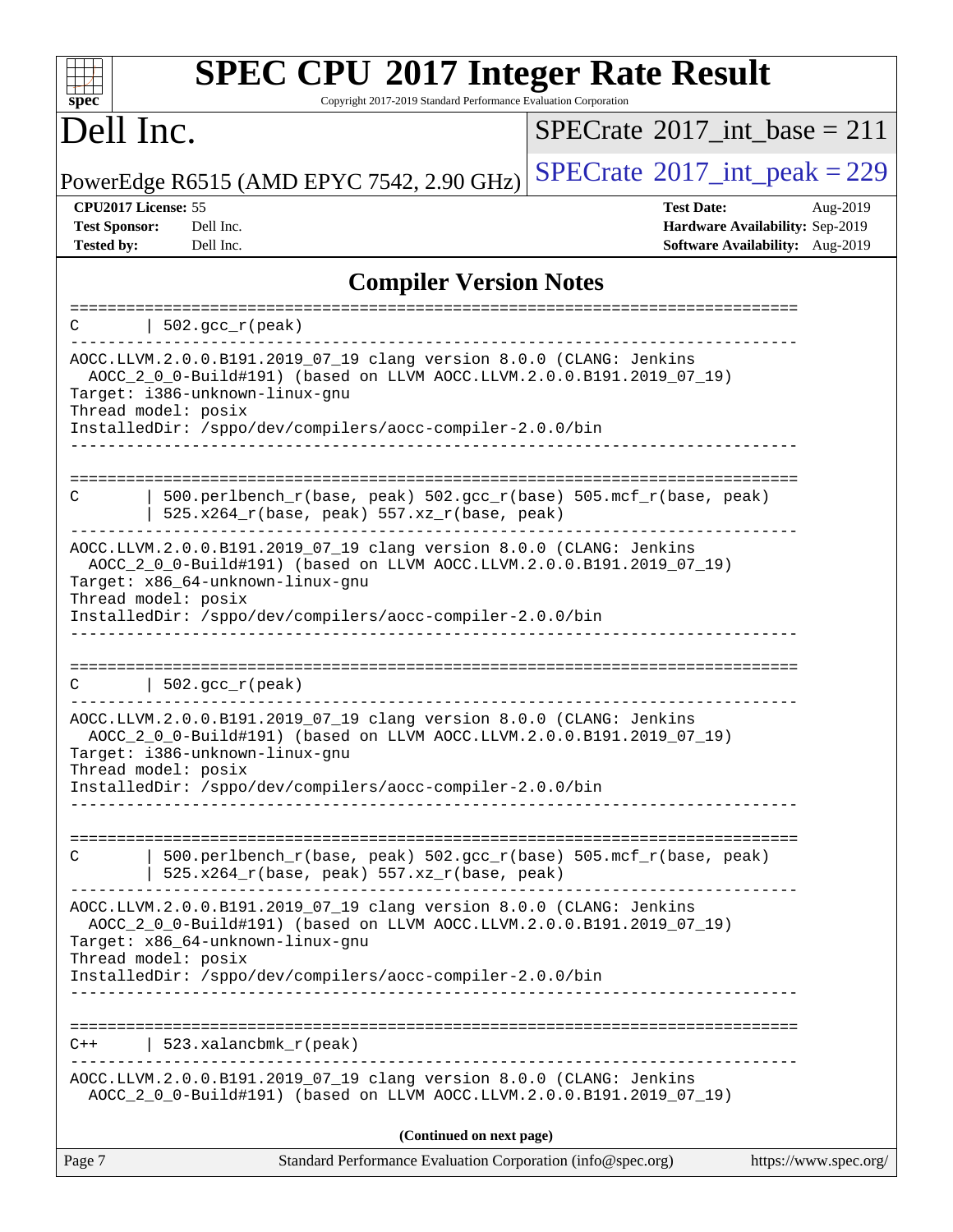| spec                                                                                                                                                                                                                                                                 |                                                                                                        | Copyright 2017-2019 Standard Performance Evaluation Corporation                                                                  | <b>SPEC CPU®2017 Integer Rate Result</b>                                                            |  |  |  |
|----------------------------------------------------------------------------------------------------------------------------------------------------------------------------------------------------------------------------------------------------------------------|--------------------------------------------------------------------------------------------------------|----------------------------------------------------------------------------------------------------------------------------------|-----------------------------------------------------------------------------------------------------|--|--|--|
| Dell Inc.                                                                                                                                                                                                                                                            |                                                                                                        |                                                                                                                                  | $SPECrate^{\circledcirc}2017$ int base = 211                                                        |  |  |  |
|                                                                                                                                                                                                                                                                      |                                                                                                        | PowerEdge R6515 (AMD EPYC 7542, 2.90 GHz)                                                                                        | $SPECTate$ <sup>®</sup> 2017_int_peak = 229                                                         |  |  |  |
| CPU2017 License: 55<br><b>Test Sponsor:</b><br><b>Tested by:</b>                                                                                                                                                                                                     | Dell Inc.<br>Dell Inc.                                                                                 |                                                                                                                                  | <b>Test Date:</b><br>Aug-2019<br>Hardware Availability: Sep-2019<br>Software Availability: Aug-2019 |  |  |  |
|                                                                                                                                                                                                                                                                      |                                                                                                        | <b>Compiler Version Notes (Continued)</b>                                                                                        |                                                                                                     |  |  |  |
|                                                                                                                                                                                                                                                                      | Target: i386-unknown-linux-gnu<br>Thread model: posix                                                  | InstalledDir: /sppo/dev/compilers/aocc-compiler-2.0.0/bin                                                                        |                                                                                                     |  |  |  |
| $C++$                                                                                                                                                                                                                                                                | 520.omnetpp_r(base, peak) 523.xalancbmk_r(base)<br>531.deepsjeng_r(base, peak) 541.leela_r(base, peak) |                                                                                                                                  |                                                                                                     |  |  |  |
| AOCC.LLVM.2.0.0.B191.2019_07_19 clang version 8.0.0 (CLANG: Jenkins<br>AOCC_2_0_0-Build#191) (based on LLVM AOCC.LLVM.2.0.0.B191.2019_07_19)<br>Target: x86_64-unknown-linux-gnu<br>Thread model: posix<br>InstalledDir: /sppo/dev/compilers/aocc-compiler-2.0.0/bin |                                                                                                        |                                                                                                                                  |                                                                                                     |  |  |  |
|                                                                                                                                                                                                                                                                      |                                                                                                        |                                                                                                                                  |                                                                                                     |  |  |  |
| $C++$                                                                                                                                                                                                                                                                | 523.xalancbmk_r(peak)                                                                                  |                                                                                                                                  |                                                                                                     |  |  |  |
|                                                                                                                                                                                                                                                                      | Target: i386-unknown-linux-gnu<br>Thread model: posix                                                  | AOCC.LLVM.2.0.0.B191.2019_07_19 clang version 8.0.0 (CLANG: Jenkins<br>InstalledDir: /sppo/dev/compilers/aocc-compiler-2.0.0/bin | AOCC_2_0_0-Build#191) (based on LLVM AOCC.LLVM.2.0.0.B191.2019_07_19)                               |  |  |  |
|                                                                                                                                                                                                                                                                      |                                                                                                        |                                                                                                                                  |                                                                                                     |  |  |  |
| $C++$                                                                                                                                                                                                                                                                |                                                                                                        | 520.omnetpp_r(base, peak) 523.xalancbmk_r(base)<br>531.deepsjeng_r(base, peak) 541.leela_r(base, peak)                           |                                                                                                     |  |  |  |

Target: x86\_64-unknown-linux-gnu Thread model: posix InstalledDir: /sppo/dev/compilers/aocc-compiler-2.0.0/bin ------------------------------------------------------------------------------ ============================================================================== Fortran | 548.exchange2\_r(base, peak) ------------------------------------------------------------------------------ AOCC.LLVM.2.0.0.B191.2019\_07\_19 clang version 8.0.0 (CLANG: Jenkins AOCC\_2\_0\_0-Build#191) (based on LLVM AOCC.LLVM.2.0.0.B191.2019\_07\_19) Target: x86\_64-unknown-linux-gnu Thread model: posix InstalledDir: /sppo/dev/compilers/aocc-compiler-2.0.0/bin

AOCC.LLVM.2.0.0.B191.2019\_07\_19 clang version 8.0.0 (CLANG: Jenkins

AOCC\_2\_0\_0-Build#191) (based on LLVM AOCC.LLVM.2.0.0.B191.2019\_07\_19)

------------------------------------------------------------------------------

------------------------------------------------------------------------------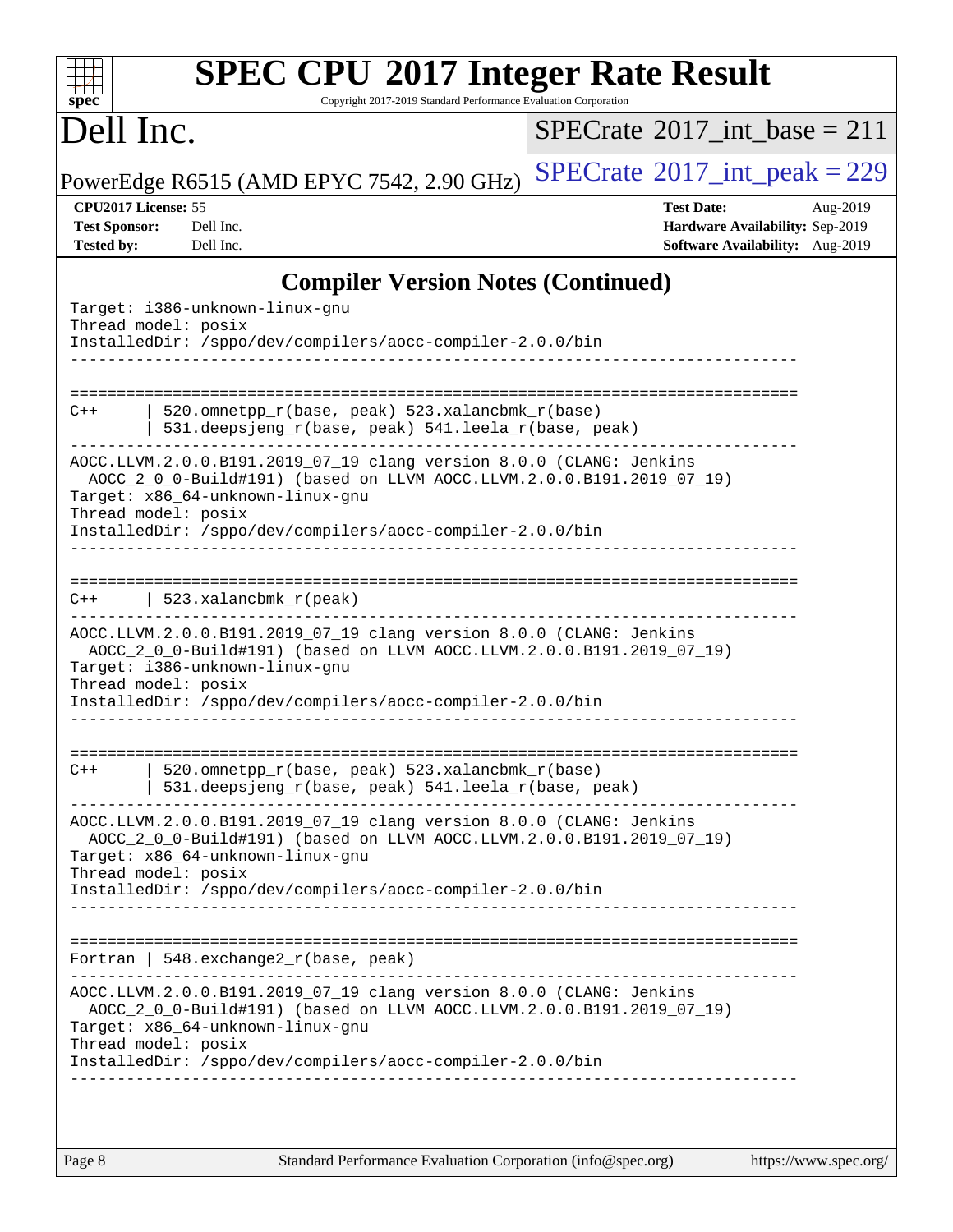### $\pm$   $\prime$ **[spec](http://www.spec.org/)**

## **[SPEC CPU](http://www.spec.org/auto/cpu2017/Docs/result-fields.html#SPECCPU2017IntegerRateResult)[2017 Integer Rate Result](http://www.spec.org/auto/cpu2017/Docs/result-fields.html#SPECCPU2017IntegerRateResult)**

Copyright 2017-2019 Standard Performance Evaluation Corporation

## Dell Inc.

 $SPECTate$ <sup>®</sup>[2017\\_int\\_base =](http://www.spec.org/auto/cpu2017/Docs/result-fields.html#SPECrate2017intbase) 211

PowerEdge R6515 (AMD EPYC 7542, 2.90 GHz)  $\left|$  [SPECrate](http://www.spec.org/auto/cpu2017/Docs/result-fields.html#SPECrate2017intpeak)®[2017\\_int\\_peak = 2](http://www.spec.org/auto/cpu2017/Docs/result-fields.html#SPECrate2017intpeak)29

### **[CPU2017 License:](http://www.spec.org/auto/cpu2017/Docs/result-fields.html#CPU2017License)** 55 **[Test Date:](http://www.spec.org/auto/cpu2017/Docs/result-fields.html#TestDate)** Aug-2019

| <b>Test Sponsor:</b> | Dell Inc. |
|----------------------|-----------|
| <b>Tested by:</b>    | Dell Inc. |

**[Hardware Availability:](http://www.spec.org/auto/cpu2017/Docs/result-fields.html#HardwareAvailability)** Sep-2019 **[Software Availability:](http://www.spec.org/auto/cpu2017/Docs/result-fields.html#SoftwareAvailability)** Aug-2019

### **[Base Compiler Invocation](http://www.spec.org/auto/cpu2017/Docs/result-fields.html#BaseCompilerInvocation)**

[C benchmarks](http://www.spec.org/auto/cpu2017/Docs/result-fields.html#Cbenchmarks):

[clang](http://www.spec.org/cpu2017/results/res2019q3/cpu2017-20190831-17279.flags.html#user_CCbase_clang-c)

[C++ benchmarks:](http://www.spec.org/auto/cpu2017/Docs/result-fields.html#CXXbenchmarks) [clang++](http://www.spec.org/cpu2017/results/res2019q3/cpu2017-20190831-17279.flags.html#user_CXXbase_clang-cpp)

[Fortran benchmarks:](http://www.spec.org/auto/cpu2017/Docs/result-fields.html#Fortranbenchmarks) [flang](http://www.spec.org/cpu2017/results/res2019q3/cpu2017-20190831-17279.flags.html#user_FCbase_flang)

### **[Base Portability Flags](http://www.spec.org/auto/cpu2017/Docs/result-fields.html#BasePortabilityFlags)**

 500.perlbench\_r: [-DSPEC\\_LINUX\\_X64](http://www.spec.org/cpu2017/results/res2019q3/cpu2017-20190831-17279.flags.html#b500.perlbench_r_basePORTABILITY_DSPEC_LINUX_X64) [-DSPEC\\_LP64](http://www.spec.org/cpu2017/results/res2019q3/cpu2017-20190831-17279.flags.html#b500.perlbench_r_baseEXTRA_PORTABILITY_DSPEC_LP64) 502.gcc\_r: [-DSPEC\\_LP64](http://www.spec.org/cpu2017/results/res2019q3/cpu2017-20190831-17279.flags.html#suite_baseEXTRA_PORTABILITY502_gcc_r_DSPEC_LP64) 505.mcf\_r: [-DSPEC\\_LP64](http://www.spec.org/cpu2017/results/res2019q3/cpu2017-20190831-17279.flags.html#suite_baseEXTRA_PORTABILITY505_mcf_r_DSPEC_LP64) 520.omnetpp\_r: [-DSPEC\\_LP64](http://www.spec.org/cpu2017/results/res2019q3/cpu2017-20190831-17279.flags.html#suite_baseEXTRA_PORTABILITY520_omnetpp_r_DSPEC_LP64) 523.xalancbmk\_r: [-DSPEC\\_LINUX](http://www.spec.org/cpu2017/results/res2019q3/cpu2017-20190831-17279.flags.html#b523.xalancbmk_r_basePORTABILITY_DSPEC_LINUX) [-DSPEC\\_LP64](http://www.spec.org/cpu2017/results/res2019q3/cpu2017-20190831-17279.flags.html#suite_baseEXTRA_PORTABILITY523_xalancbmk_r_DSPEC_LP64) 525.x264\_r: [-DSPEC\\_LP64](http://www.spec.org/cpu2017/results/res2019q3/cpu2017-20190831-17279.flags.html#suite_baseEXTRA_PORTABILITY525_x264_r_DSPEC_LP64) 531.deepsjeng\_r: [-DSPEC\\_LP64](http://www.spec.org/cpu2017/results/res2019q3/cpu2017-20190831-17279.flags.html#suite_baseEXTRA_PORTABILITY531_deepsjeng_r_DSPEC_LP64) 541.leela\_r: [-DSPEC\\_LP64](http://www.spec.org/cpu2017/results/res2019q3/cpu2017-20190831-17279.flags.html#suite_baseEXTRA_PORTABILITY541_leela_r_DSPEC_LP64) 548.exchange2\_r: [-DSPEC\\_LP64](http://www.spec.org/cpu2017/results/res2019q3/cpu2017-20190831-17279.flags.html#suite_baseEXTRA_PORTABILITY548_exchange2_r_DSPEC_LP64) 557.xz\_r: [-DSPEC\\_LP64](http://www.spec.org/cpu2017/results/res2019q3/cpu2017-20190831-17279.flags.html#suite_baseEXTRA_PORTABILITY557_xz_r_DSPEC_LP64)

## **[Base Optimization Flags](http://www.spec.org/auto/cpu2017/Docs/result-fields.html#BaseOptimizationFlags)**

#### [C benchmarks](http://www.spec.org/auto/cpu2017/Docs/result-fields.html#Cbenchmarks):

[-flto](http://www.spec.org/cpu2017/results/res2019q3/cpu2017-20190831-17279.flags.html#user_CCbase_aocc-flto) [-Wl,-mllvm -Wl,-function-specialize](http://www.spec.org/cpu2017/results/res2019q3/cpu2017-20190831-17279.flags.html#user_CCbase_F-function-specialize_7e7e661e57922243ee67c9a1251cb8910e607325179a0ce7f2884e09a6f5d4a5ef0ae4f37e8a2a11c95fc48e931f06dc2b6016f14b511fcb441e048bef1b065a) [-Wl,-mllvm -Wl,-region-vectorize](http://www.spec.org/cpu2017/results/res2019q3/cpu2017-20190831-17279.flags.html#user_CCbase_F-region-vectorize_fb6c6b5aa293c88efc6c7c2b52b20755e943585b1fe8658c35afef78727fff56e1a56891413c30e36b8e2a6f9a71126986319243e80eb6110b78b288f533c52b) [-Wl,-mllvm -Wl,-vector-library=LIBMVEC](http://www.spec.org/cpu2017/results/res2019q3/cpu2017-20190831-17279.flags.html#user_CCbase_F-use-vector-library_0a14b27fae317f283640384a31f7bfcc2bd4c1d0b5cfc618a3a430800c9b20217b00f61303eff223a3251b4f06ffbc9739dc5296db9d1fbb9ad24a3939d86d66) [-Wl,-mllvm -Wl,-reduce-array-computations=3](http://www.spec.org/cpu2017/results/res2019q3/cpu2017-20190831-17279.flags.html#user_CCbase_F-reduce-array-computations_b882aefe7a5dda4e33149f6299762b9a720dace3e498e13756f4c04e5a19edf5315c1f3993de2e61ec41e8c206231f84e05da7040e1bb5d69ba27d10a12507e4) [-O3](http://www.spec.org/cpu2017/results/res2019q3/cpu2017-20190831-17279.flags.html#user_CCbase_F-O3) [-ffast-math](http://www.spec.org/cpu2017/results/res2019q3/cpu2017-20190831-17279.flags.html#user_CCbase_aocc-ffast-math) [-march=znver2](http://www.spec.org/cpu2017/results/res2019q3/cpu2017-20190831-17279.flags.html#user_CCbase_aocc-march_3e2e19cff2eeef60c5d90b059483627c9ea47eca6d66670dbd53f9185f6439e27eb5e104cf773e9e8ab18c8842ce63e461a3e948d0214bd567ef3ade411bf467) [-fstruct-layout=3](http://www.spec.org/cpu2017/results/res2019q3/cpu2017-20190831-17279.flags.html#user_CCbase_F-struct-layout) [-mllvm -unroll-threshold=50](http://www.spec.org/cpu2017/results/res2019q3/cpu2017-20190831-17279.flags.html#user_CCbase_F-unroll-threshold_458874500b2c105d6d5cb4d7a611c40e2b16e9e3d26b355fea72d644c3673b4de4b3932662f0ed3dbec75c491a13da2d2ca81180bd779dc531083ef1e1e549dc) [-fremap-arrays](http://www.spec.org/cpu2017/results/res2019q3/cpu2017-20190831-17279.flags.html#user_CCbase_F-fremap-arrays) [-mllvm -function-specialize](http://www.spec.org/cpu2017/results/res2019q3/cpu2017-20190831-17279.flags.html#user_CCbase_F-function-specialize_233b3bdba86027f1b094368157e481c5bc59f40286dc25bfadc1858dcd5745c24fd30d5f188710db7fea399bcc9f44a80b3ce3aacc70a8870250c3ae5e1f35b8) [-mllvm -enable-gvn-hoist](http://www.spec.org/cpu2017/results/res2019q3/cpu2017-20190831-17279.flags.html#user_CCbase_F-enable-gvn-hoist_e5856354646dd6ca1333a0ad99b817e4cf8932b91b82809fd8fd47ceff7b22a89eba5c98fd3e3fa5200368fd772cec3dd56abc3c8f7b655a71b9f9848dddedd5) [-mllvm -reduce-array-computations=3](http://www.spec.org/cpu2017/results/res2019q3/cpu2017-20190831-17279.flags.html#user_CCbase_F-reduce-array-computations_aceadb8604558b566e0e3a0d7a3c1533923dd1fa0889614e16288028922629a28d5695c24d3b3be4306b1e311c54317dfffe3a2e57fbcaabc737a1798de39145) [-mllvm -global-vectorize-slp](http://www.spec.org/cpu2017/results/res2019q3/cpu2017-20190831-17279.flags.html#user_CCbase_F-global-vectorize-slp_a3935e8627af4ced727033b1ffd4db27f4d541a363d28d82bf4c2925fb3a0fd4115d6e42d13a2829f9e024d6608eb67a85cb49770f2da5c5ac8dbc737afad603) [-mllvm -vector-library=LIBMVEC](http://www.spec.org/cpu2017/results/res2019q3/cpu2017-20190831-17279.flags.html#user_CCbase_F-use-vector-library_e584e20b4f7ec96aa109254b65d8e01d864f3d68580371b9d93ed7c338191d4cfce20c3c864632264effc6bbe4c7c38153d02096a342ee92501c4a53204a7871) [-mllvm -inline-threshold=1000](http://www.spec.org/cpu2017/results/res2019q3/cpu2017-20190831-17279.flags.html#user_CCbase_dragonegg-llvm-inline-threshold_b7832241b0a6397e4ecdbaf0eb7defdc10f885c2a282fa3240fdc99844d543fda39cf8a4a9dccf68cf19b5438ac3b455264f478df15da0f4988afa40d8243bab) [-flv-function-specialization](http://www.spec.org/cpu2017/results/res2019q3/cpu2017-20190831-17279.flags.html#user_CCbase_F-flv-function-specialization) [-z muldefs](http://www.spec.org/cpu2017/results/res2019q3/cpu2017-20190831-17279.flags.html#user_CCbase_aocc-muldefs) [-lmvec](http://www.spec.org/cpu2017/results/res2019q3/cpu2017-20190831-17279.flags.html#user_CCbase_F-lmvec) [-lamdlibm](http://www.spec.org/cpu2017/results/res2019q3/cpu2017-20190831-17279.flags.html#user_CCbase_F-lamdlibm) [-ljemalloc](http://www.spec.org/cpu2017/results/res2019q3/cpu2017-20190831-17279.flags.html#user_CCbase_jemalloc-lib) [-lflang](http://www.spec.org/cpu2017/results/res2019q3/cpu2017-20190831-17279.flags.html#user_CCbase_F-lflang)

#### [C++ benchmarks:](http://www.spec.org/auto/cpu2017/Docs/result-fields.html#CXXbenchmarks)

[-flto](http://www.spec.org/cpu2017/results/res2019q3/cpu2017-20190831-17279.flags.html#user_CXXbase_aocc-flto) [-Wl,-mllvm -Wl,-function-specialize](http://www.spec.org/cpu2017/results/res2019q3/cpu2017-20190831-17279.flags.html#user_CXXbase_F-function-specialize_7e7e661e57922243ee67c9a1251cb8910e607325179a0ce7f2884e09a6f5d4a5ef0ae4f37e8a2a11c95fc48e931f06dc2b6016f14b511fcb441e048bef1b065a) [-Wl,-mllvm -Wl,-region-vectorize](http://www.spec.org/cpu2017/results/res2019q3/cpu2017-20190831-17279.flags.html#user_CXXbase_F-region-vectorize_fb6c6b5aa293c88efc6c7c2b52b20755e943585b1fe8658c35afef78727fff56e1a56891413c30e36b8e2a6f9a71126986319243e80eb6110b78b288f533c52b) [-Wl,-mllvm -Wl,-vector-library=LIBMVEC](http://www.spec.org/cpu2017/results/res2019q3/cpu2017-20190831-17279.flags.html#user_CXXbase_F-use-vector-library_0a14b27fae317f283640384a31f7bfcc2bd4c1d0b5cfc618a3a430800c9b20217b00f61303eff223a3251b4f06ffbc9739dc5296db9d1fbb9ad24a3939d86d66) [-Wl,-mllvm -Wl,-reduce-array-computations=3](http://www.spec.org/cpu2017/results/res2019q3/cpu2017-20190831-17279.flags.html#user_CXXbase_F-reduce-array-computations_b882aefe7a5dda4e33149f6299762b9a720dace3e498e13756f4c04e5a19edf5315c1f3993de2e61ec41e8c206231f84e05da7040e1bb5d69ba27d10a12507e4) [-Wl,-mllvm -Wl,-suppress-fmas](http://www.spec.org/cpu2017/results/res2019q3/cpu2017-20190831-17279.flags.html#user_CXXbase_F-suppress-fmas_f00f00630e4a059e8af9c161e9bbf420bcf19890a7f99d5933525e66aa4b0bb3ab2339d2b12d97d3a5f5d271e839fe9c109938e91fe06230fb53651590cfa1e8) [-O3](http://www.spec.org/cpu2017/results/res2019q3/cpu2017-20190831-17279.flags.html#user_CXXbase_F-O3) [-ffast-math](http://www.spec.org/cpu2017/results/res2019q3/cpu2017-20190831-17279.flags.html#user_CXXbase_aocc-ffast-math) [-march=znver2](http://www.spec.org/cpu2017/results/res2019q3/cpu2017-20190831-17279.flags.html#user_CXXbase_aocc-march_3e2e19cff2eeef60c5d90b059483627c9ea47eca6d66670dbd53f9185f6439e27eb5e104cf773e9e8ab18c8842ce63e461a3e948d0214bd567ef3ade411bf467) [-mllvm -loop-unswitch-threshold=200000](http://www.spec.org/cpu2017/results/res2019q3/cpu2017-20190831-17279.flags.html#user_CXXbase_F-loop-unswitch-threshold_f9a82ae3270e55b5fbf79d0d96ee93606b73edbbe527d20b18b7bff1a3a146ad50cfc7454c5297978340ae9213029016a7d16221274d672d3f7f42ed25274e1d) [-mllvm -vector-library=LIBMVEC](http://www.spec.org/cpu2017/results/res2019q3/cpu2017-20190831-17279.flags.html#user_CXXbase_F-use-vector-library_e584e20b4f7ec96aa109254b65d8e01d864f3d68580371b9d93ed7c338191d4cfce20c3c864632264effc6bbe4c7c38153d02096a342ee92501c4a53204a7871) [-mllvm -unroll-threshold=100](http://www.spec.org/cpu2017/results/res2019q3/cpu2017-20190831-17279.flags.html#user_CXXbase_F-unroll-threshold_2755d0c78138845d361fa1543e3a063fffa198df9b3edf0cfb856bbc88a81e1769b12ac7a550c5d35197be55360db1a3f95a8d1304df999456cabf5120c45168) [-flv-function-specialization](http://www.spec.org/cpu2017/results/res2019q3/cpu2017-20190831-17279.flags.html#user_CXXbase_F-flv-function-specialization)

| Page 9 | Standard Performance Evaluation Corporation (info@spec.org) | https://www.spec.org/ |
|--------|-------------------------------------------------------------|-----------------------|
|--------|-------------------------------------------------------------|-----------------------|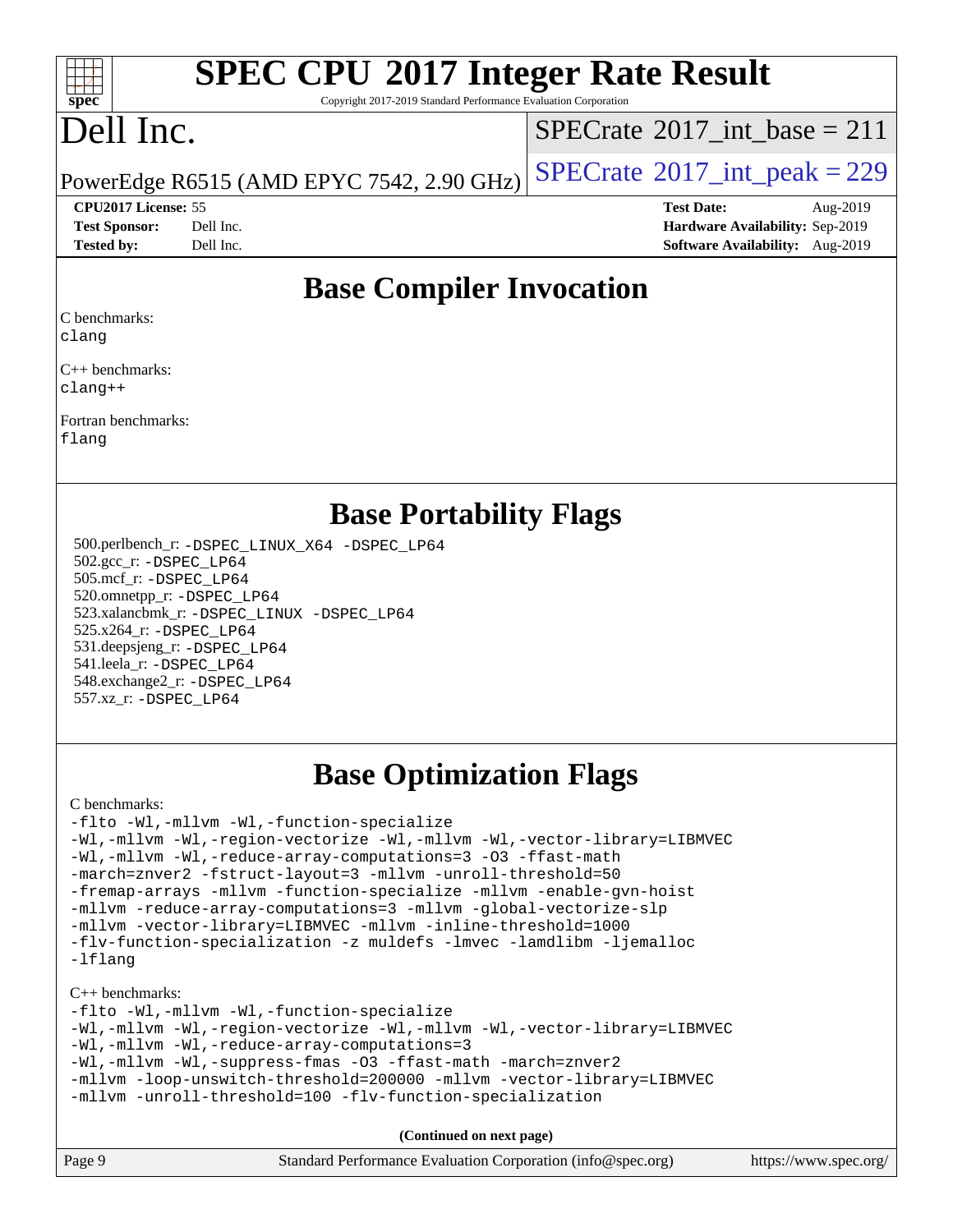

## **[SPEC CPU](http://www.spec.org/auto/cpu2017/Docs/result-fields.html#SPECCPU2017IntegerRateResult)[2017 Integer Rate Result](http://www.spec.org/auto/cpu2017/Docs/result-fields.html#SPECCPU2017IntegerRateResult)**

Copyright 2017-2019 Standard Performance Evaluation Corporation

## Dell Inc.

 $SPECTate$ <sup>®</sup>[2017\\_int\\_base =](http://www.spec.org/auto/cpu2017/Docs/result-fields.html#SPECrate2017intbase) 211

PowerEdge R6515 (AMD EPYC 7542, 2.90 GHz)  $\left|$  [SPECrate](http://www.spec.org/auto/cpu2017/Docs/result-fields.html#SPECrate2017intpeak)®[2017\\_int\\_peak = 2](http://www.spec.org/auto/cpu2017/Docs/result-fields.html#SPECrate2017intpeak)29

| <b>Test Sponsor:</b> | Dell Inc. |
|----------------------|-----------|
| <b>Tested by:</b>    | Dell Inc. |

**[CPU2017 License:](http://www.spec.org/auto/cpu2017/Docs/result-fields.html#CPU2017License)** 55 **[Test Date:](http://www.spec.org/auto/cpu2017/Docs/result-fields.html#TestDate)** Aug-2019 **[Hardware Availability:](http://www.spec.org/auto/cpu2017/Docs/result-fields.html#HardwareAvailability)** Sep-2019 **[Software Availability:](http://www.spec.org/auto/cpu2017/Docs/result-fields.html#SoftwareAvailability)** Aug-2019

## **[Base Optimization Flags \(Continued\)](http://www.spec.org/auto/cpu2017/Docs/result-fields.html#BaseOptimizationFlags)**

[C++ benchmarks](http://www.spec.org/auto/cpu2017/Docs/result-fields.html#CXXbenchmarks) (continued):

[-mllvm -enable-partial-unswitch](http://www.spec.org/cpu2017/results/res2019q3/cpu2017-20190831-17279.flags.html#user_CXXbase_F-enable-partial-unswitch_6e1c33f981d77963b1eaf834973128a7f33ce3f8e27f54689656697a35e89dcc875281e0e6283d043e32f367dcb605ba0e307a92e830f7e326789fa6c61b35d3) [-z muldefs](http://www.spec.org/cpu2017/results/res2019q3/cpu2017-20190831-17279.flags.html#user_CXXbase_aocc-muldefs) [-lmvec](http://www.spec.org/cpu2017/results/res2019q3/cpu2017-20190831-17279.flags.html#user_CXXbase_F-lmvec) [-lamdlibm](http://www.spec.org/cpu2017/results/res2019q3/cpu2017-20190831-17279.flags.html#user_CXXbase_F-lamdlibm) [-ljemalloc](http://www.spec.org/cpu2017/results/res2019q3/cpu2017-20190831-17279.flags.html#user_CXXbase_jemalloc-lib) [-lflang](http://www.spec.org/cpu2017/results/res2019q3/cpu2017-20190831-17279.flags.html#user_CXXbase_F-lflang)

#### [Fortran benchmarks](http://www.spec.org/auto/cpu2017/Docs/result-fields.html#Fortranbenchmarks):

```
-flto -Wl,-mllvm -Wl,-function-specialize
-Wl,-mllvm -Wl,-region-vectorize-Wl,-mllvm -Wl,-vector-library=LIBMVEC
-Wl,-mllvm -Wl,-reduce-array-computations=3 -ffast-math
-Wl,-mllvm -Wl,-inline-recursion=4 -Wl,-mllvm -Wl,-lsr-in-nested-loop
-Wl,-mllvm -Wl,-enable-iv-split -O3 -march=znver2 -funroll-loops
-Mrecursive -mllvm -vector-library=LIBMVEC -z muldefs
-mllvm -disable-indvar-simplify -mllvm -unroll-aggressive
-mllvm -unroll-threshold=150 -lmvec -lamdlibm -ljemalloc -lflang
```
### **[Peak Compiler Invocation](http://www.spec.org/auto/cpu2017/Docs/result-fields.html#PeakCompilerInvocation)**

[C benchmarks](http://www.spec.org/auto/cpu2017/Docs/result-fields.html#Cbenchmarks): [clang](http://www.spec.org/cpu2017/results/res2019q3/cpu2017-20190831-17279.flags.html#user_CCpeak_clang-c)

[C++ benchmarks:](http://www.spec.org/auto/cpu2017/Docs/result-fields.html#CXXbenchmarks) [clang++](http://www.spec.org/cpu2017/results/res2019q3/cpu2017-20190831-17279.flags.html#user_CXXpeak_clang-cpp)

[Fortran benchmarks](http://www.spec.org/auto/cpu2017/Docs/result-fields.html#Fortranbenchmarks): [flang](http://www.spec.org/cpu2017/results/res2019q3/cpu2017-20190831-17279.flags.html#user_FCpeak_flang)

### **[Peak Portability Flags](http://www.spec.org/auto/cpu2017/Docs/result-fields.html#PeakPortabilityFlags)**

 500.perlbench\_r: [-DSPEC\\_LINUX\\_X64](http://www.spec.org/cpu2017/results/res2019q3/cpu2017-20190831-17279.flags.html#b500.perlbench_r_peakPORTABILITY_DSPEC_LINUX_X64) [-DSPEC\\_LP64](http://www.spec.org/cpu2017/results/res2019q3/cpu2017-20190831-17279.flags.html#b500.perlbench_r_peakEXTRA_PORTABILITY_DSPEC_LP64) 502.gcc\_r: [-D\\_FILE\\_OFFSET\\_BITS=64](http://www.spec.org/cpu2017/results/res2019q3/cpu2017-20190831-17279.flags.html#user_peakEXTRA_PORTABILITY502_gcc_r_F-D_FILE_OFFSET_BITS_5ae949a99b284ddf4e95728d47cb0843d81b2eb0e18bdfe74bbf0f61d0b064f4bda2f10ea5eb90e1dcab0e84dbc592acfc5018bc955c18609f94ddb8d550002c) 505.mcf\_r: [-DSPEC\\_LP64](http://www.spec.org/cpu2017/results/res2019q3/cpu2017-20190831-17279.flags.html#suite_peakEXTRA_PORTABILITY505_mcf_r_DSPEC_LP64) 520.omnetpp\_r: [-DSPEC\\_LP64](http://www.spec.org/cpu2017/results/res2019q3/cpu2017-20190831-17279.flags.html#suite_peakEXTRA_PORTABILITY520_omnetpp_r_DSPEC_LP64) 523.xalancbmk\_r: [-DSPEC\\_LINUX](http://www.spec.org/cpu2017/results/res2019q3/cpu2017-20190831-17279.flags.html#b523.xalancbmk_r_peakPORTABILITY_DSPEC_LINUX) [-D\\_FILE\\_OFFSET\\_BITS=64](http://www.spec.org/cpu2017/results/res2019q3/cpu2017-20190831-17279.flags.html#user_peakEXTRA_PORTABILITY523_xalancbmk_r_F-D_FILE_OFFSET_BITS_5ae949a99b284ddf4e95728d47cb0843d81b2eb0e18bdfe74bbf0f61d0b064f4bda2f10ea5eb90e1dcab0e84dbc592acfc5018bc955c18609f94ddb8d550002c) 525.x264\_r: [-DSPEC\\_LP64](http://www.spec.org/cpu2017/results/res2019q3/cpu2017-20190831-17279.flags.html#suite_peakEXTRA_PORTABILITY525_x264_r_DSPEC_LP64) 531.deepsjeng\_r: [-DSPEC\\_LP64](http://www.spec.org/cpu2017/results/res2019q3/cpu2017-20190831-17279.flags.html#suite_peakEXTRA_PORTABILITY531_deepsjeng_r_DSPEC_LP64) 541.leela\_r: [-DSPEC\\_LP64](http://www.spec.org/cpu2017/results/res2019q3/cpu2017-20190831-17279.flags.html#suite_peakEXTRA_PORTABILITY541_leela_r_DSPEC_LP64) 548.exchange2\_r: [-DSPEC\\_LP64](http://www.spec.org/cpu2017/results/res2019q3/cpu2017-20190831-17279.flags.html#suite_peakEXTRA_PORTABILITY548_exchange2_r_DSPEC_LP64) 557.xz\_r: [-DSPEC\\_LP64](http://www.spec.org/cpu2017/results/res2019q3/cpu2017-20190831-17279.flags.html#suite_peakEXTRA_PORTABILITY557_xz_r_DSPEC_LP64)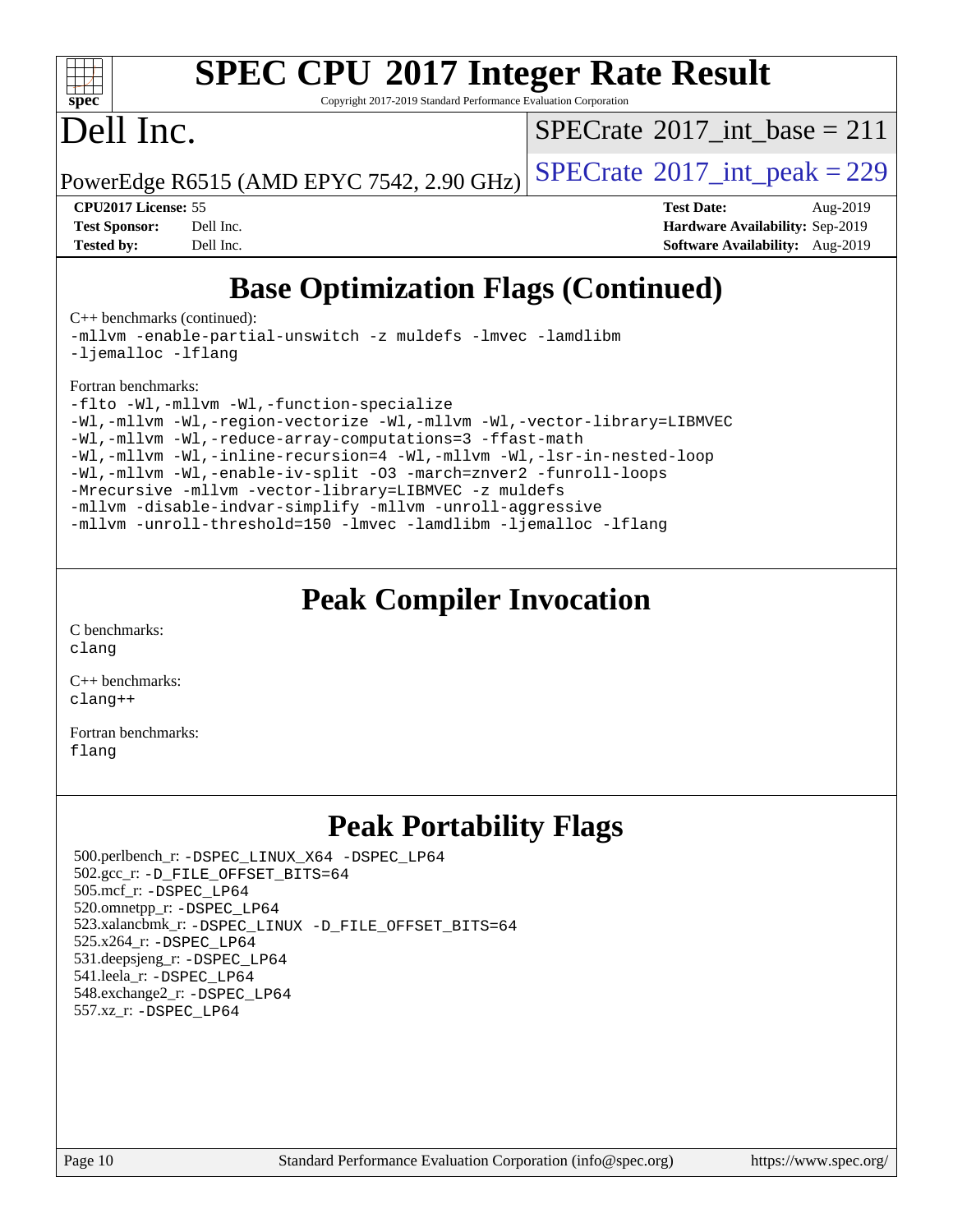## **[SPEC CPU](http://www.spec.org/auto/cpu2017/Docs/result-fields.html#SPECCPU2017IntegerRateResult)[2017 Integer Rate Result](http://www.spec.org/auto/cpu2017/Docs/result-fields.html#SPECCPU2017IntegerRateResult)**

Copyright 2017-2019 Standard Performance Evaluation Corporation

## Dell Inc.

**[spec](http://www.spec.org/)**

dd h

 $SPECTate$ <sup>®</sup>[2017\\_int\\_base =](http://www.spec.org/auto/cpu2017/Docs/result-fields.html#SPECrate2017intbase) 211

PowerEdge R6515 (AMD EPYC 7542, 2.90 GHz)  $\text{SPECrate}^{\circ}2017\_int\_peak = 229$  $\text{SPECrate}^{\circ}2017\_int\_peak = 229$  $\text{SPECrate}^{\circ}2017\_int\_peak = 229$ 

**[Test Sponsor:](http://www.spec.org/auto/cpu2017/Docs/result-fields.html#TestSponsor)** Dell Inc. **[Hardware Availability:](http://www.spec.org/auto/cpu2017/Docs/result-fields.html#HardwareAvailability)** Sep-2019 **[Tested by:](http://www.spec.org/auto/cpu2017/Docs/result-fields.html#Testedby)** Dell Inc. **[Software Availability:](http://www.spec.org/auto/cpu2017/Docs/result-fields.html#SoftwareAvailability)** Aug-2019

**[CPU2017 License:](http://www.spec.org/auto/cpu2017/Docs/result-fields.html#CPU2017License)** 55 **[Test Date:](http://www.spec.org/auto/cpu2017/Docs/result-fields.html#TestDate)** Aug-2019

**[Peak Optimization Flags](http://www.spec.org/auto/cpu2017/Docs/result-fields.html#PeakOptimizationFlags)**

#### [C benchmarks](http://www.spec.org/auto/cpu2017/Docs/result-fields.html#Cbenchmarks):

```
 500.perlbench_r: -flto -Wl,-mllvm -Wl,-function-specialize
-Wl,-mllvm -Wl,-region-vectorize
-Wl,-mllvm -Wl,-vector-library=LIBMVEC
-Wl,-mllvm -Wl,-reduce-array-computations=3
-fprofile-instr-generate(pass 1)
-fprofile-instr-use(pass 2) -Ofast -march=znver2
-mno-sse4a -fstruct-layout=5
-mllvm -vectorize-memory-aggressively
-mllvm -function-specialize -mllvm -enable-gvn-hoist
-mllvm -unroll-threshold=50 -fremap-arrays
-mllvm -vector-library=LIBMVEC
-mllvm -reduce-array-computations=3
-mllvm -global-vectorize-slp -mllvm -inline-threshold=1000
-flv-function-specialization -lmvec -lamdlibm -ljemalloc
-lflang
 502.gcc_r: -m32 -flto -Wl,-mllvm -Wl,-function-specialize
-Wl,-mllvm -Wl,-region-vectorize
-Wl,-mllvm -Wl,-vector-library=LIBMVEC
-Wl,-mllvm -Wl,-reduce-array-computations=3 -Ofast
-march=znver2 -mno-sse4a -fstruct-layout=5
-mllvm -vectorize-memory-aggressively
-mllvm -function-specialize -mllvm -enable-gvn-hoist
-mllvm -unroll-threshold=50 -fremap-arrays
-mllvm -vector-library=LIBMVEC
-mllvm -reduce-array-computations=3
-mllvm -global-vectorize-slp -mllvm -inline-threshold=1000
-flv-function-specialization -fgnu89-inline -ljemalloc
 505.mcf_r: -flto -Wl,-mllvm -Wl,-function-specialize
-Wl,-mllvm -Wl,-region-vectorize
-Wl,-mllvm -Wl,-vector-library=LIBMVEC
-Wl,-mllvm -Wl,-reduce-array-computations=3 -Ofast
-march=znver2 -mno-sse4a -fstruct-layout=5
-mllvm -vectorize-memory-aggressively
-mllvm -function-specialize -mllvm -enable-gvn-hoist
-mllvm -unroll-threshold=50 -fremap-arrays
-mllvm -vector-library=LIBMVEC
-mllvm -reduce-array-computations=3
-mllvm -global-vectorize-slp -mllvm -inline-threshold=1000
-flv-function-specialization -lmvec -lamdlibm -ljemalloc
-lflang
```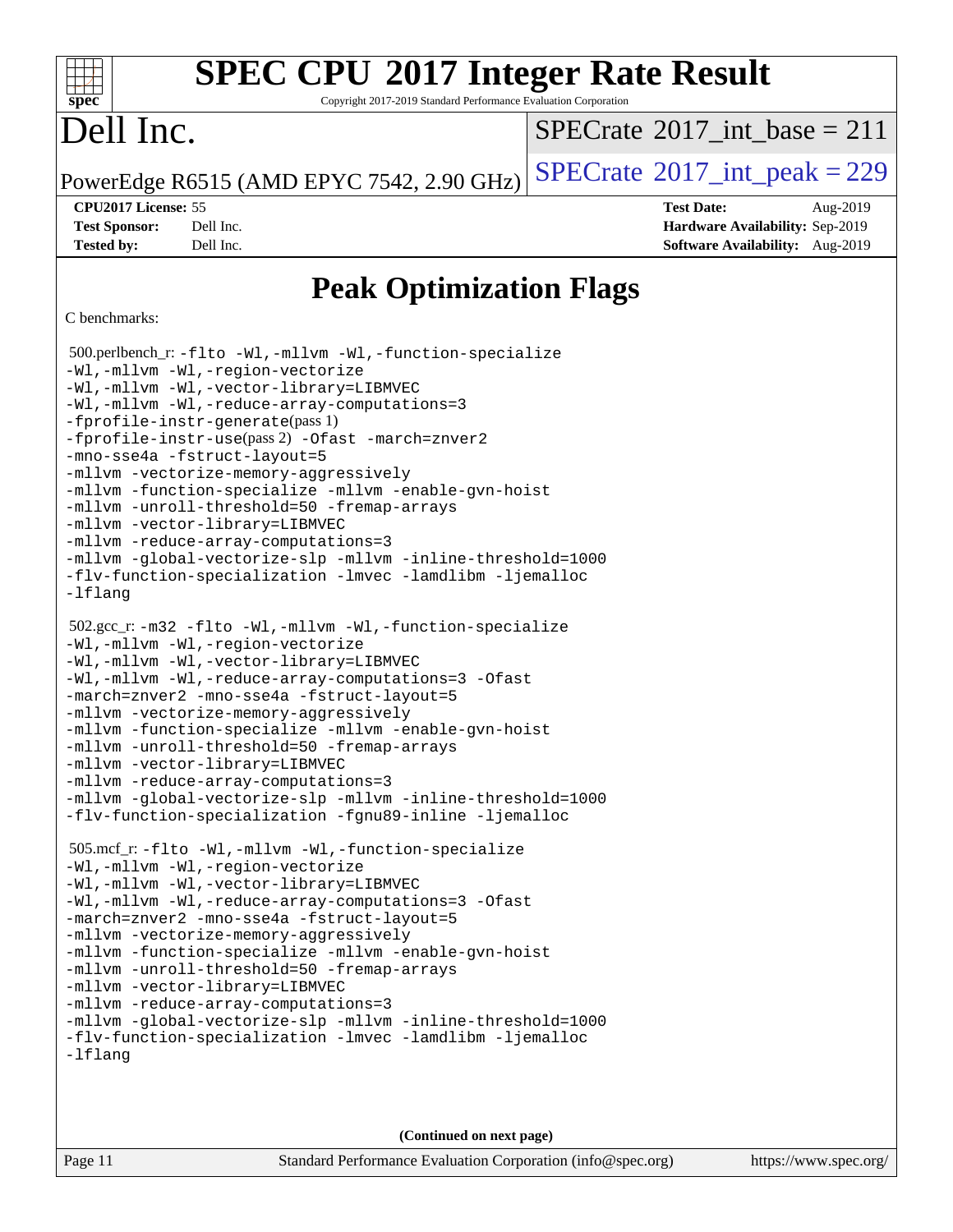| <b>SPEC CPU®2017 Integer Rate Result</b><br>spec<br>Copyright 2017-2019 Standard Performance Evaluation Corporation                                                                                                                                                                                                                                      |                                                                                                                                                                                                                                                                                                                                                                                                                                              |                                                                                                     |  |  |  |  |
|----------------------------------------------------------------------------------------------------------------------------------------------------------------------------------------------------------------------------------------------------------------------------------------------------------------------------------------------------------|----------------------------------------------------------------------------------------------------------------------------------------------------------------------------------------------------------------------------------------------------------------------------------------------------------------------------------------------------------------------------------------------------------------------------------------------|-----------------------------------------------------------------------------------------------------|--|--|--|--|
| Dell Inc.                                                                                                                                                                                                                                                                                                                                                |                                                                                                                                                                                                                                                                                                                                                                                                                                              | $SPECTate$ <sup>®</sup> 2017_int_base = 211                                                         |  |  |  |  |
|                                                                                                                                                                                                                                                                                                                                                          | PowerEdge R6515 (AMD EPYC 7542, 2.90 GHz)                                                                                                                                                                                                                                                                                                                                                                                                    | $SPECTate$ <sup>®</sup> 2017_int_peak = 229                                                         |  |  |  |  |
| CPU2017 License: 55<br><b>Test Sponsor:</b><br><b>Tested by:</b>                                                                                                                                                                                                                                                                                         | Dell Inc.<br>Dell Inc.                                                                                                                                                                                                                                                                                                                                                                                                                       | <b>Test Date:</b><br>Aug-2019<br>Hardware Availability: Sep-2019<br>Software Availability: Aug-2019 |  |  |  |  |
|                                                                                                                                                                                                                                                                                                                                                          | <b>Peak Optimization Flags (Continued)</b>                                                                                                                                                                                                                                                                                                                                                                                                   |                                                                                                     |  |  |  |  |
|                                                                                                                                                                                                                                                                                                                                                          | 525.x264_r: Same as 500.perlbench_r                                                                                                                                                                                                                                                                                                                                                                                                          |                                                                                                     |  |  |  |  |
| 557.xz_r: Same as $505$ .mcf_r                                                                                                                                                                                                                                                                                                                           |                                                                                                                                                                                                                                                                                                                                                                                                                                              |                                                                                                     |  |  |  |  |
| $C++$ benchmarks:                                                                                                                                                                                                                                                                                                                                        |                                                                                                                                                                                                                                                                                                                                                                                                                                              |                                                                                                     |  |  |  |  |
|                                                                                                                                                                                                                                                                                                                                                          | $520.$ omnetpp_r: basepeak = yes                                                                                                                                                                                                                                                                                                                                                                                                             |                                                                                                     |  |  |  |  |
|                                                                                                                                                                                                                                                                                                                                                          | 523.xalancbmk_r: -m32 -flto -Wl,-mllvm -Wl,-function-specialize<br>-Wl,-mllvm -Wl,-region-vectorize<br>-Wl,-mllvm -Wl,-vector-library=LIBMVEC<br>-Wl,-mllvm -Wl,-reduce-array-computations=3 -Ofast<br>-march=znver2 -flv-function-specialization<br>-mllvm -unroll-threshold=100<br>-mllvm -enable-partial-unswitch<br>-mllvm -loop-unswitch-threshold=200000<br>-mllvm -vector-library=LIBMVEC<br>-mllvm -inline-threshold=1000 -ljemalloc |                                                                                                     |  |  |  |  |
| 531.deepsjeng_r:-flto -Wl,-mllvm -Wl,-function-specialize<br>-Wl,-mllvm -Wl,-region-vectorize<br>-Wl,-mllvm -Wl,-vector-library=LIBMVEC<br>-Wl,-mllvm -Wl,-reduce-array-computations=3 -Ofast<br>-march=znver2 -flv-function-specialization<br>-mllvm -unroll-threshold=100<br>-mllvm -enable-partial-unswitch<br>-mllvm -loop-unswitch-threshold=200000 |                                                                                                                                                                                                                                                                                                                                                                                                                                              |                                                                                                     |  |  |  |  |

## **[Peak Other Flags](http://www.spec.org/auto/cpu2017/Docs/result-fields.html#PeakOtherFlags)**

[C benchmarks](http://www.spec.org/auto/cpu2017/Docs/result-fields.html#Cbenchmarks):

[Fortran benchmarks](http://www.spec.org/auto/cpu2017/Docs/result-fields.html#Fortranbenchmarks):

[-lflang](http://www.spec.org/cpu2017/results/res2019q3/cpu2017-20190831-17279.flags.html#user_peakEXTRA_LIBS531_deepsjeng_r_F-lflang)

[-mllvm -vector-library=LIBMVEC](http://www.spec.org/cpu2017/results/res2019q3/cpu2017-20190831-17279.flags.html#user_peakCXXOPTIMIZE531_deepsjeng_r_F-use-vector-library_e584e20b4f7ec96aa109254b65d8e01d864f3d68580371b9d93ed7c338191d4cfce20c3c864632264effc6bbe4c7c38153d02096a342ee92501c4a53204a7871)

541.leela\_r: basepeak = yes

548.exchange2\_r: basepeak = yes

[-mllvm -inline-threshold=1000](http://www.spec.org/cpu2017/results/res2019q3/cpu2017-20190831-17279.flags.html#user_peakCXXOPTIMIZE531_deepsjeng_r_dragonegg-llvm-inline-threshold_b7832241b0a6397e4ecdbaf0eb7defdc10f885c2a282fa3240fdc99844d543fda39cf8a4a9dccf68cf19b5438ac3b455264f478df15da0f4988afa40d8243bab) [-lmvec](http://www.spec.org/cpu2017/results/res2019q3/cpu2017-20190831-17279.flags.html#user_peakEXTRA_LIBS531_deepsjeng_r_F-lmvec) [-lamdlibm](http://www.spec.org/cpu2017/results/res2019q3/cpu2017-20190831-17279.flags.html#user_peakEXTRA_LIBS531_deepsjeng_r_F-lamdlibm) [-ljemalloc](http://www.spec.org/cpu2017/results/res2019q3/cpu2017-20190831-17279.flags.html#user_peakEXTRA_LIBS531_deepsjeng_r_jemalloc-lib)

502.gcc\_r: [-L/sppo/dev/cpu2017/amd\\_rate\\_aocc200\\_rome/amd\\_rate\\_aocc200\\_rome\\_B\\_lib/32](http://www.spec.org/cpu2017/results/res2019q3/cpu2017-20190831-17279.flags.html#user_peakEXTRA_LIBS502_gcc_r_Link_path_b5b00bf31c61d6947cc4d630bced3fb89849443ebddda32d892fa949b687351d25501389afe57599b9ceaeea7a84dd539259c16c4264887e55121a7d0c1762af)

**(Continued on next page)**

Page 12 Standard Performance Evaluation Corporation [\(info@spec.org\)](mailto:info@spec.org) <https://www.spec.org/>